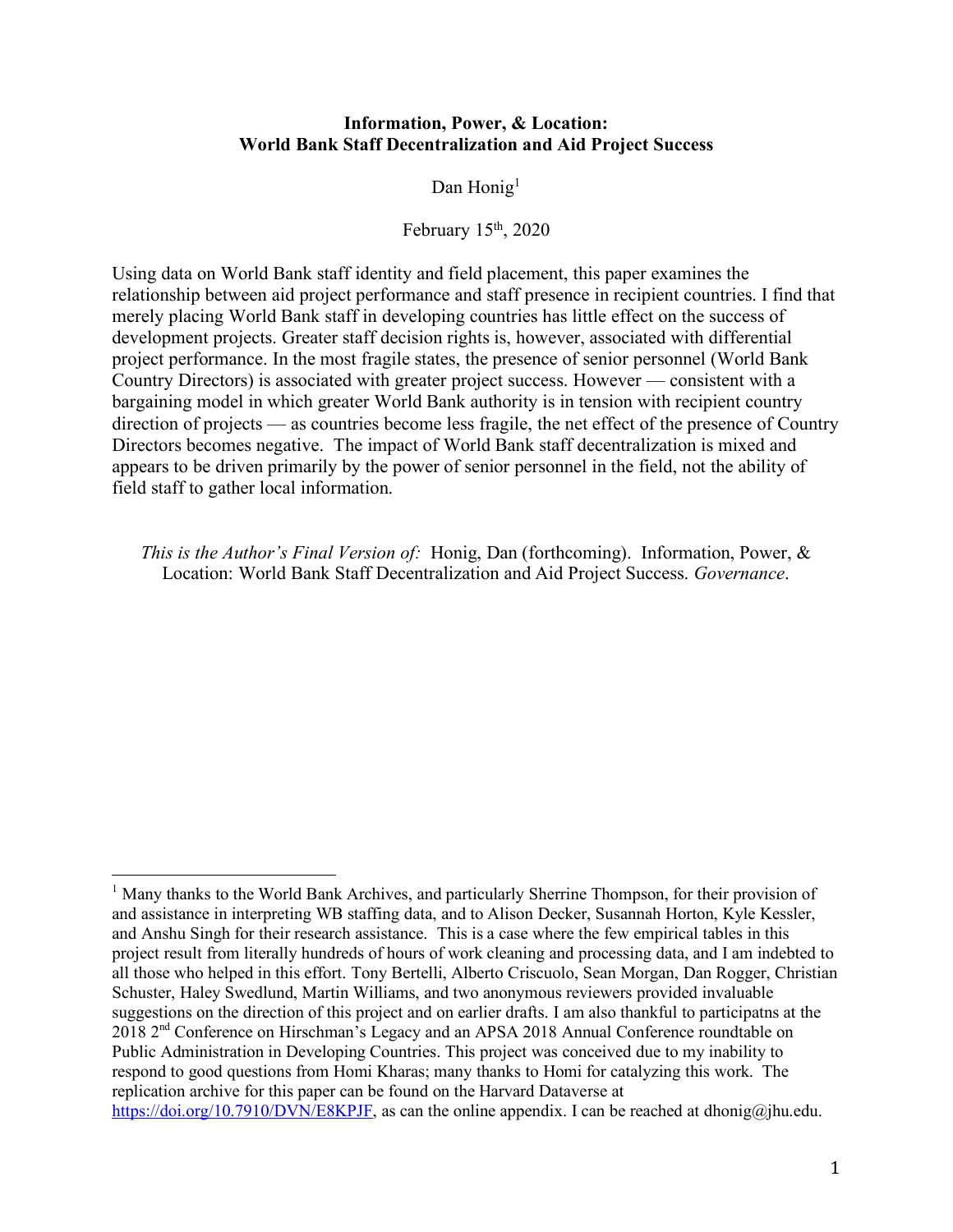"The notion that every decision [the World Bank made] had to be taken in Washington just struck me to be preposterous. The real strength in the organization are the people in the field who are very well skilled in making decisions. And I felt that the closer you could get the decisions to the field and the greater responsibility you could give to the Regions, the better off you'd be." - Former World Bank President James Wolfensohn's reflections on his presidency2

### **1: Introduction**

Providers of foreign aid funding have long debated where to put their people – in headquarters, or in "the field"? The central tension is the essence of the principal-agent problem: it is difficult to make good decisions over great distances, and asymmetric information is critical for the success of development projects. But it is also exceedingly difficult to monitor agents in the field.

For all the ink spilled examining the success factors of development projects (Kilby, 1995; Ika et al, 2010; Khang & Moe, 2008, Kilby, 2000; Ahsan & Gunawan, 2010; Youker, 1992) there is remarkably little empirical work that explores the actual effects of staff placement on development intervention success.<sup>3</sup> This paper begins to address that gap using detailed records on World Bank personnel disclosed by the World Bank in response to an Access to Information request. I then merge these staffing data with publicly available data on the performance of World Bank-funded projects to examine the relationship between staff placement and project performance.4

The resulting dataset, freely downloadable as part of the replication archive for this paper, allows for a more fine-grained analysis of the organizational dynamics and authority structures of aid agencies than has been possible to date. Including individual names and job titles, the resulting dataset can allow examination of the association between people and/or positions and project success. In so doing this paper contributes to an emerging literature on the organizational structure of aid agencies (Bush, 2016a; Campbell, 2018; Gibson et al, 2005; Gavas et al, 2015; Honig, 2018; Swedlund, 2017) and sheds light on interactions between international actors like the World Bank and developing country governments (Bertelli et. al., 2020). This work joins with others in this special issue (e.g. Kay, Rogger, and Sen, 2020; Meyer-Sahling, Mikkelsen, &

 <sup>2</sup> Wolfensohn 2006, 72.

<sup>&</sup>lt;sup>3</sup> One exception is Honig 2018, which presents very preliminary findings in the appendix that suggest, using data that the author concedes is "surely inaccurate in many cases" (p. 205), that mere physical presence of donor staff in a developing country is insufficient. This paper takes substantially more accurate, and more fine-grained, data to a related question. It asks not just "is there an office," but "who is in the office in the country, and what authority do they have," thus allowing this work to interrogate questions not just of presence, but also of power.

<sup>&</sup>lt;sup>4</sup> The basic functional unit of development is the project; "a set of complementary activities over an established time and budget, intended to achieve a discrete development result." (USAID 2016) Projects differ in location, sector, and purpose, and are composed of time- and place- bound activities that are the result of agency planning and preparation.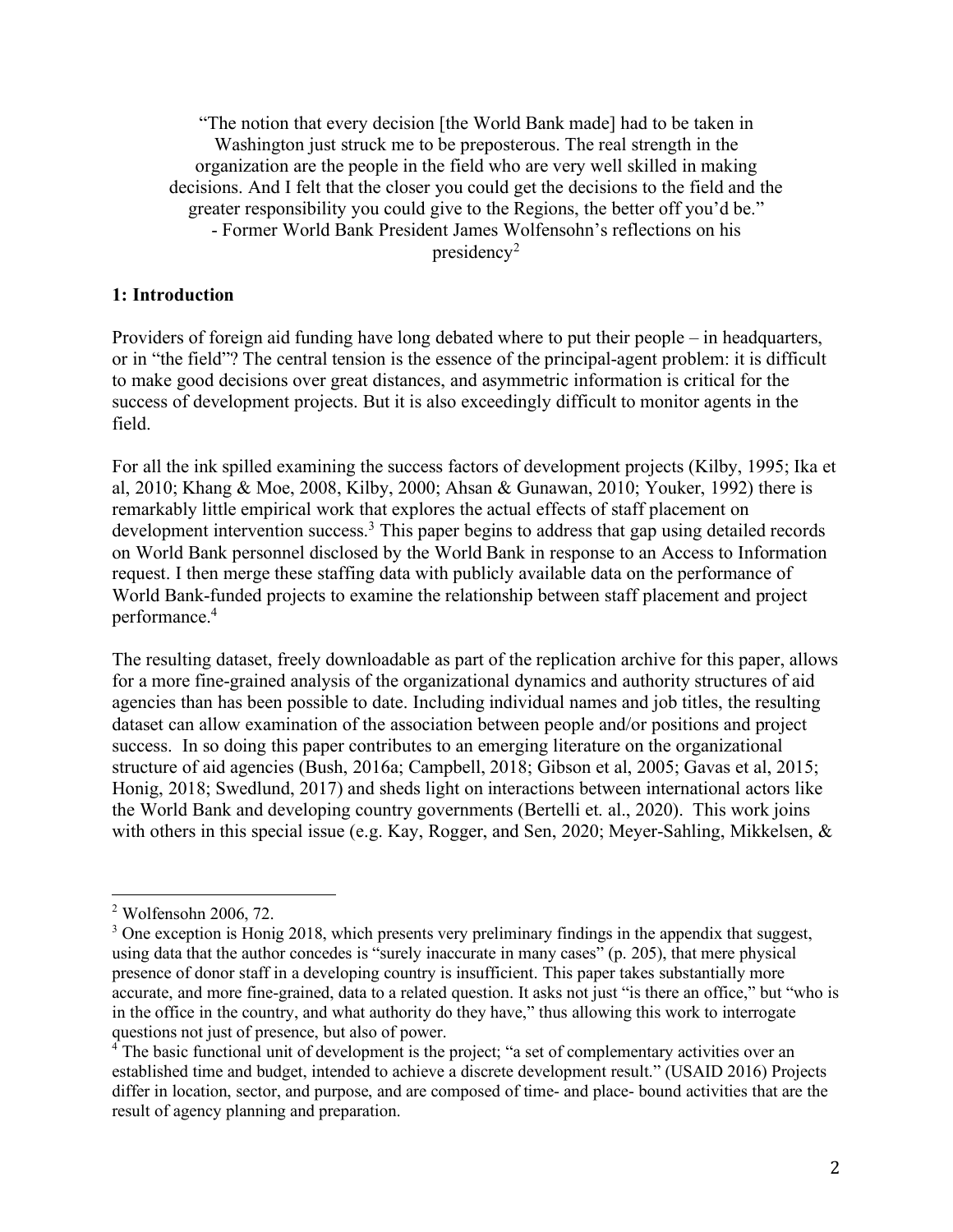Schuster, 2020; Williams & Yecalo-Tecle, 2020) in furthering our understanding of bureaucrats' control over their labors and their exercise (or not) of discretion.

This paper aims to forward understanding of the role of agents in aid organizations' effectiveness and speak to broader questions of sub-national decentralization. While the World Bank is certainly unlike a national government in many ways, this paper provides a relatively rare window on the differential effects of decentralization on performance across different country contexts in ways that single-country studies of decentralization cannot. Is merely having staff present sufficient to reap performance benefits – with field staff providing a conduit for information and greater organizational flexibility? Do those staff also need decision rights—the power to actually change things? To what extent do these effects vary when the same decentralization strategy is employed in different contexts? These data allow a relatively rare opportunity to examine the heterogeneous effects of a decentralization process using fine-grained large-N data, exploring e.g. when and where the information and efficiency gains of decentralization leads to better agency outcomes.

# **2: The World Bank: Staff and the Strategic Compact**

World Bank staff exercise substantial, if incomplete, authority over aid projects despite an administrative façade that implies otherwise. Officially, action is led by developing countries; as the World Bank puts it, "the borrowing country is responsible for examining the technical, economic, social, and environmental aspects of the project" (World Bank 1993). Once a plan is in place, "negotiations bring World Bank and the borrower together to agree on the measures necessary for a successful project. Through a give-and-take process, the Bank and the borrower review all the issues that have arisen during preparation." (ibid) However, in practice, the World Bank has far more influence than this description implies. Bank staff create a Staff Appraisal Report (SAR) "which is the starting point for negotiations with the borrower" and "these documents, rather than the borrower's preparation report are presented to the World Bank board of directors for approval." (Kilby, 2001, p. 7). Deininger et al (1998) argue that "in most cases, countries are not in a position of having a well-defined investment program from which World Bank staff can pick and choose … in most cases, projects are not close to being fully designed before World Bank staff become involved." (p. 405).

In 1997, then-World Bank President James Wolfensohn announced a reform effort called the Strategic Compact. The Strategic Compact aimed to "reengineer the Bank's entire organizational hierarchy and incentive structure" in response to a "series of scathing internal [World Bank] reports." (Nielson et al, 2006, p. 108, 116) These reports had raised concerns regard the World Bank's "internal features undermining the organization's realization of overall development objectives" and suggested the World Bank suffered from an "over-reliance on universal, abstract knowledge and 'blueprint' project models that ultimately failed to respond to the specific needs" of countries in which the World Bank worked. (Weaver 2003, p. 233**)**

One of the main tenants of the Strategic Compact was an administrative restructuring that decentralized management and staff to field offices around the world. Before 1998 about 1,900 staff members of the World Bank were located outside of Washington DC (World Bank 2001b). Between 1997 and 2000 the Bank recruited over 3,300 new staff members, and about one third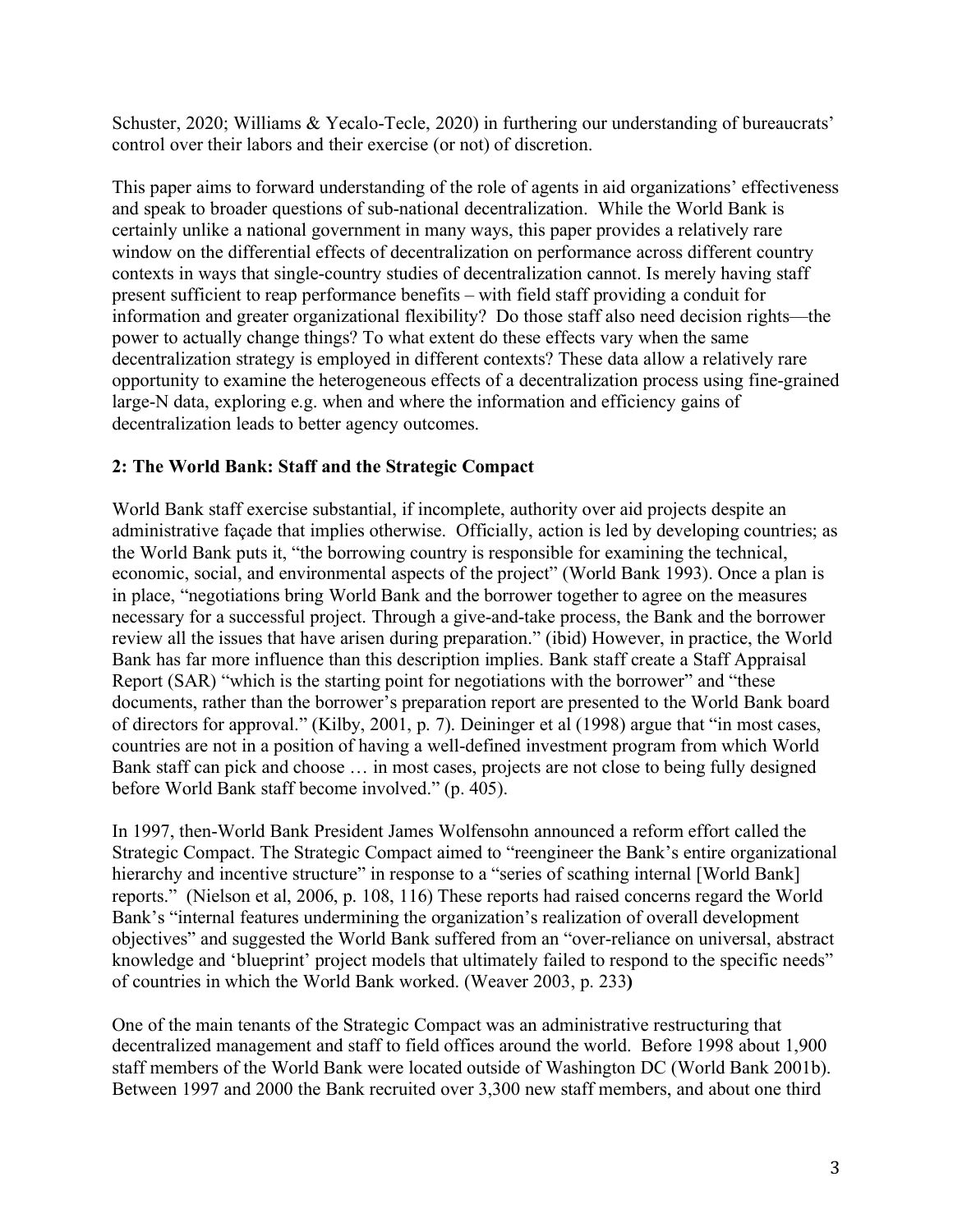of these went to overseas offices (Weaver, 2007). While the Strategic Compact affected the placement of many staff, the Compact's focus was the most senior country-oriented personnel at the World Bank below the level of Vice President: Country Directors. During the 1997 annual meetings, the first since the launch of the Compact, Wolfensohn said "To take this beyond rhetoric, we have decentralized aggressively to the field. By the end of this month, 18 of our 48 Country Directors with decision-making authority will be based in the countries they serve." (International Monetary Fund 1997, p. 8) The Strategic Compact did not just shift personnel; it also altered decision rights and responsibilities for those based in the field, particularly for Country Directors. "With the Compact, Country Directors effectively became 'princes' in local financial fiefdoms." (Nielson et al, 2006, p. 123)

# **3: Theory & Hypotheses**

The World Bank has a large field presence and undertook structural reforms with an aim of placing more personnel in the field and increasing their decision-making rights, particularly Country Directors.5 The World Bank's efforts in implementing its Strategic Compact provides leverage on whether and how the physical presence of staff impacts development project success, and whether the attempted change in decision-rights altered the relationship between staff physical presence and project performance.

Both within the World Bank itself and more broadly in the professional International Development Organization (IDO) community the process of shifting staff from headquarters to the field is often referred to as "decentralization". This use of "decentralization" is somewhat different than the mainstream academic use. The decentralization literature is often focused on strengthening local and democratic accountability (e.g. Agrawal & Ribot, 1999, Azis, 2008, Ribot, 2002) as the pathway via which decentralizing agents will lead to better performance. But aid agencies have only limited accountability to the communities or countries in which their projects take place (Easterly, 2009). Aid agencies are ultimately primarily accountable "up" to their management—in the case of the World Bank, ultimately to the World Bank's executive board, composed of executive directors appointed by shareholders, a system in which rich country shareholders hold the preponderance of the power—rather than "down" to the intended beneficiaries of aid projects in the developing world or developing country governments. Staff members at the World Bank "may even be punished if they respond too vigorously to stimuli other than the demands of their proximate principal" (Nielson & Tierney, 2003, p. 250).

That said, the World Bank's staffing data offer the opportunity to think about two constituent elements of decentralization often put forward in the academic literature (e.g. Francis & James, 2003, Miller, 1999): deconcentration and devolution. Deconcentration focuses on the physical presence of staff; on where staff are located. Devolution focuses on decision rights, on what different levels of Government are able to do. The deconcentration vs. devolution distinction suggests two different channels via which we might expect World Bank staff decentralization under the Strategic Compact to impact performance: via the information benefits of physical presence (deconcentration) and shifts in the decision powers of Country Directors (devolution).

<sup>&</sup>lt;sup>5</sup> A process that has continued; in 2019 the World Bank announced plans to shift an additional 10% of staff to the field. (Edwards, 2019)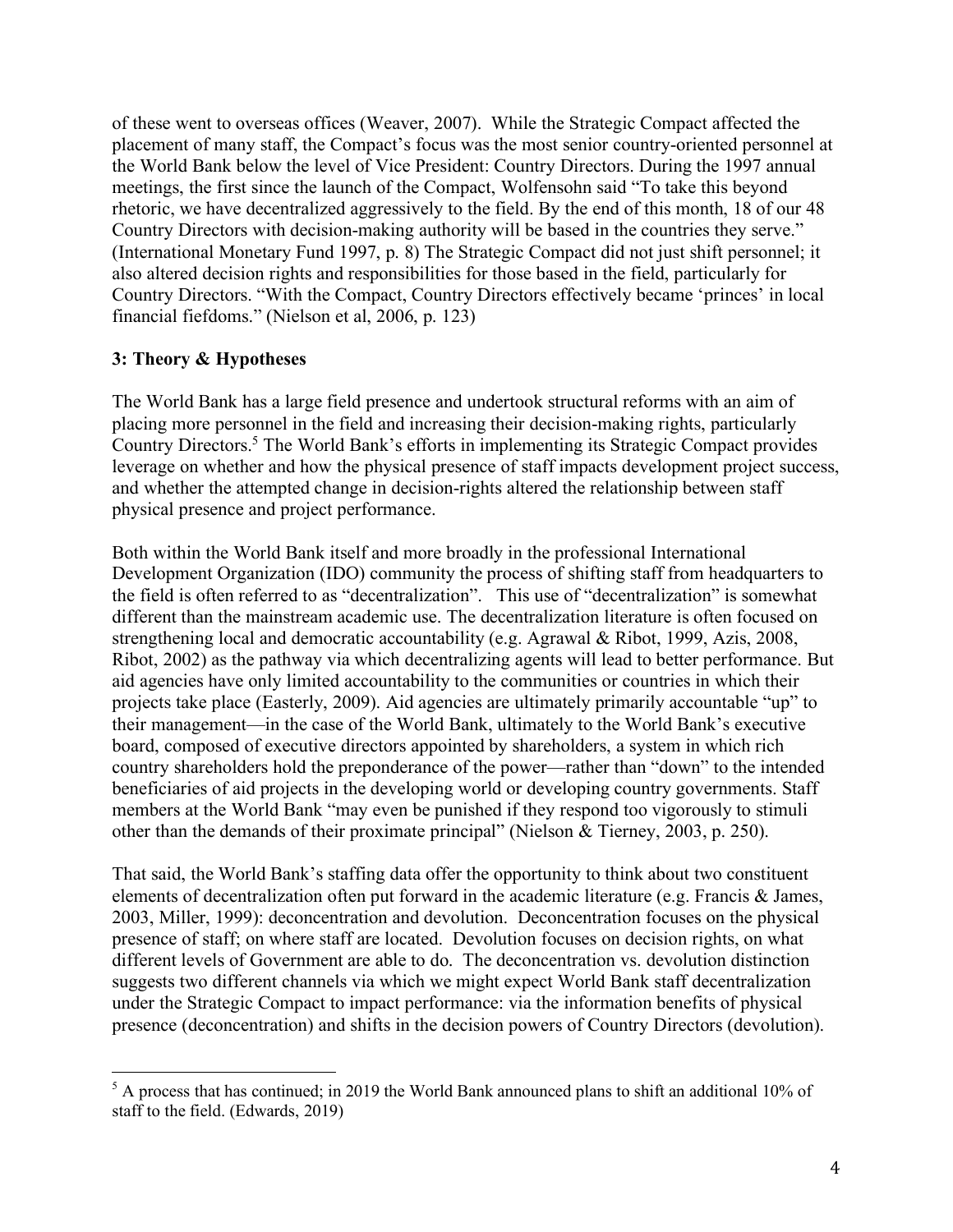#### *The Information Channel: Physical Presence/Deconcentration*

While IDOs may have only very limited accountability to the communities in which they operate; they nonetheless need to rely on local information to drive project success. (Martin, 2006) Deconcentration's potential to facilitate increased local knowledge has parallels in the broader discourse regarding decentralization. Organizations realize informational benefits from putting staff closer to the 'coal face' of implementation.

### *The Power Channel: Decision Rights/Devolution*

Perhaps it is not information transmission, but rather devolved power, via which staff decentralization yields effects. Transferring information up a managerial chain can be timeconsuming and costly. Allowing specific information to be used in decision-making processes "requires decentralizing many decision rights in both the economy and firms" (Jensen & Meckling, 1992, p. 1), or devolving control to the field. Being able to make use of the contextual information they can gather locally can allow field staff to make decisions their superiors would not have made, with benefits for organizational performance (Aghion & Tirole, 1997; Campbell, 2018; Honig, 2019; Stein, 2002).

Following Swedlund (2017), we can also think of project preparation and implementation as a bargaining game between aid agency and recipient country. Albert Hirschman and Richard Bird wrote some 50 years ago that "project aid forces the recipient country to substitute to some extent the donor's investment preferences for its own insofar as the use of the aid funds is concerned". (Hirschman  $& Bird 1968, p. 6$ ) This need not imply that one side in the bargaining pair is in favor of development and the other is not; even when both donors and recipients both are committed to the same broad goals, they may have markedly divergent preferences about how aid should be deployed (Dreher et al., 2017; Winckler & Therkildsen, 2007).

Greater decision rights for field-based Country Directors increases the World Bank's bargaining power relative to recipient countries, all else equal. There are three primary reasons for this:

- 1) *Greater effort & better information:* Greater authority is likely to lead to greater effort by field agents, and greater access to and use of information that cannot be verified (and thus transmitted to headquarters). (Aghion & Tirole, 1997) Country Directors with greater decision rights may put forward more effort and have greater access to field information (e.g. regarding the bargaining tendencies of recipient country decision makers and what they may be willing to accept).
- 2) *Reducing developing countries' informational advantage:* This World Bank information "gain" can also be thought of as reducing a key bargaining advantage previously held by recipient country authorities. Swedlund (1997) highlights greater local information as one key advantage of recipient governments in influencing the outcome of aid bargaining. If World Bank Country Directors are based in the field and thus have both more access to and more power to act upon local information, we should expect recipient countries' bargaining power to fall (and thus World Bank bargaining power to increase).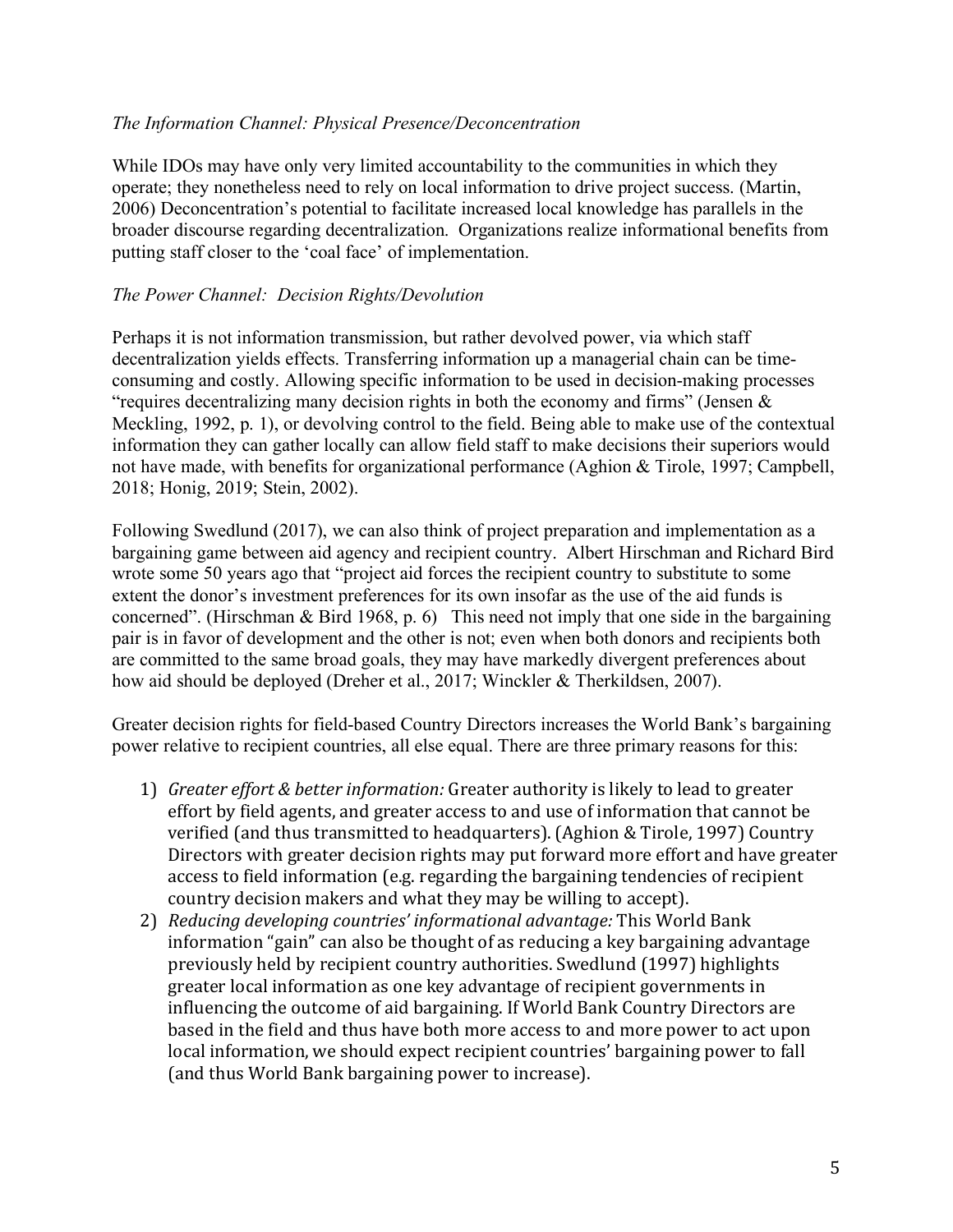3) *Greater Decision Rights Strengthens an Agent's Credible Negotiation and thus* Bargaining Power: Bargaining theory suggests that delegated agents leading negotiations with more decision rights have more bargaining power, all else equal. An agent's ability to credibly signal a willingness to walk away from an agreement as negotiations occur (without needing to consult superiors) adds to an agent's negotiating toolkit and thus increases the agent's ability to pressure counterparties to accept the agent's preferred position. (Mo, 1995)

The World Bank getting more of what it wants may mean that recipient countries get less of what they want. A project design negotiation process will in expectation yield a result more in line with what the World Bank desires (and thus less of what the recipient country desires, when and where there is a conflict between the parties' objectives) when Country Directors have greater power.

But it is ambiguous whether the World Bank pushing its own vision of projects forward at the expense of recipient governments' vision will lead to better development results. The "country ownership" agenda suggests that aid efforts are more likely to succeed when developing countries*,* rather than donors, are "in the driver's seat" (Booth, 2012; OECD, 2005). A stronger World Bank presence in-country means more local bargaining power for the World Bank, and thus relatively less possession of the "driver's seat" by developing countries.

I expect that the effect of greater World Bank bargaining power will be heterogeneous: When the World Bank interacts with less stable/more fragile states, the effect of greater World Bank bargaining power will be positive. Fragile states have lower capacity than other states (OECD, 2011) and World Bank planning can effectively substitute for the recipient Government's lacunae. World Bank actors in the field with decision rights can more rapidly respond to changing circumstances by adapting projects, granting waivers, etc; fragile states are "more unstable and unpredictable" than their less fragile peers. (World Bank 2006, p. 55)

If the decision rights/devolution of power channel is operative, we ought expect the positive impact of greater decision rights to be higher where more flexibility is in greater demand and recipient country capacity is low – in more unpredictable fragile states. In less fragile states, however, greater World Bank authority may be associated with reductions in project effectiveness. In these more stable contexts greater power for the World Bank may shift projects away from the preferences of quite capable, and more knowledgeable, developing country governments to whom greater deference might productively (in the sense of maximizing project success) be given, all else equal.

### *Hypotheses*

Both the deconcentration channel (with its focus on information) and the devolution channel (with its focus on decision rights and greater Country Director administrative and bargaining power) will, I expect, have impacts on project performance.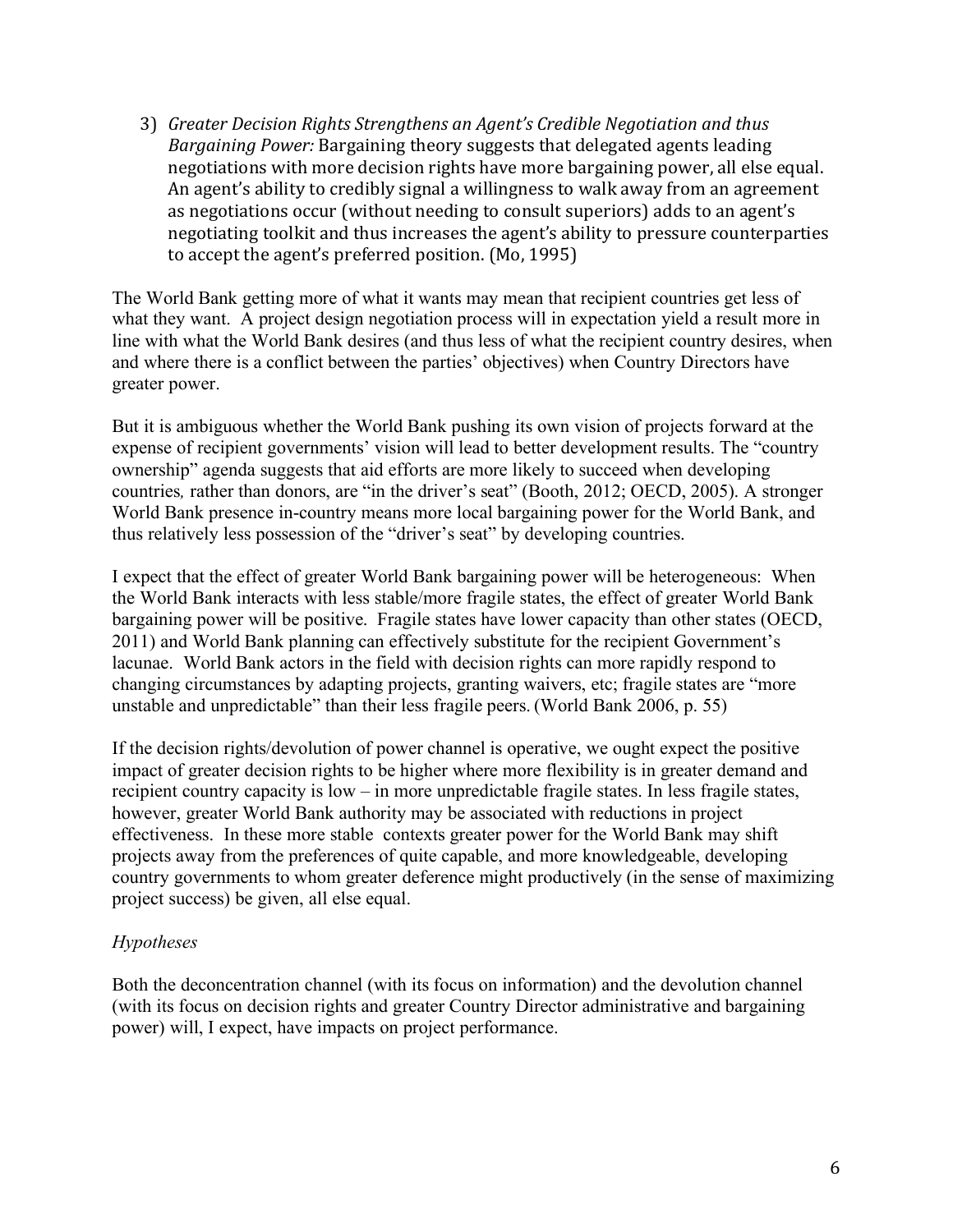For deconcentration, I expect that while the Strategic Compact increased markedly field presence, the informational advantages of deconcentration should be present before and after the Strategic Compact. That is,

*H1: World Bank staff presence in the field will be associated with higher levels of project performance. This will be true both before and after the Strategic Compact reforms.*

For devolution of power, however, the Strategic Compact is critical, shifting the power of Country Directors in the field. I expect that

*H2: The association of in-country Country Directors (but not all staff) with project success will be stronger in the post-Strategic Compact era, given the Compact's shifting of decision rights.* 

If H2 is supported I expect that, as theorized above, the effect will not be unambiguously positive. That is,

*H3: Country Directors will have the greatest positive effects in the most fragile states, with declining effectiveness – and perhaps even a net negative impact – on project performance in the least fragile environments.*

# **4: Empirics: Data & Hypothesis Testing**

*Dependent Variable: Development Projects and Project Performance Ratings*

Following a World Bank project's completion, each project receives a rating ranging from one to six on a Likert-type scale as to its overall project success—whether it accomplished its development outcomes. A given project's rating is intended to incorporate a project's relevance, effectiveness, efficiency, sustainability, and impact, and maps onto a broader OECD Development Assistance Committee standard (OECD 1991, 2000). These ratings have been used extensively in the literature on donor effectiveness, which generally takes these ratings as a noisy but valid measure of project performance (Buntaine, 2016; Denizer et al., 2013; Dreher et al., 2013; Geli, 2014; Honig, 2019).<sup>6</sup> The World Bank's Independent Evaluation Group (IEG) maintains a public database of projects evaluations. The analysis below incorporates almost 10,000 discrete projects, the full current database at the time of download.<sup>7</sup>

<sup>&</sup>lt;sup>6</sup> This is not to suggest that ratings are unbiased, or not subject to "grade inflation". However inasmuch as this paper focuses on inter-project comparisons, the threat to validity here is not bias but rather heterogeneous bias that covaries with the key independent variables; otherwise this bias will in expectation aid noise and thus reduce statistical power, rather than leading to e.g. spurious findings. See e.g. Honig 2019 and Kilby & Michaelowa 2019 for a fuller discussion of World Bank, and donor project ratings, more broadly.

 $79.787$  projects; downloaded July 2016. Database available at https://finances.worldbank.org/Other/IEG-World-Bank-Project-Performance-Ratings/rq9d-pctf. The evaluation process begins with an evaluation conducted by project staff who are assigned to the project when it is completed. These staff (who almost certainly have not been with the project since the beginning of its lifespan-- World Bank staff rotate on shorter durations than the durations of nearly all projects) complete an Implementation Completion Report (ICR). The World Bank's Independent Evaluation Group (IEG) reviews all of these staff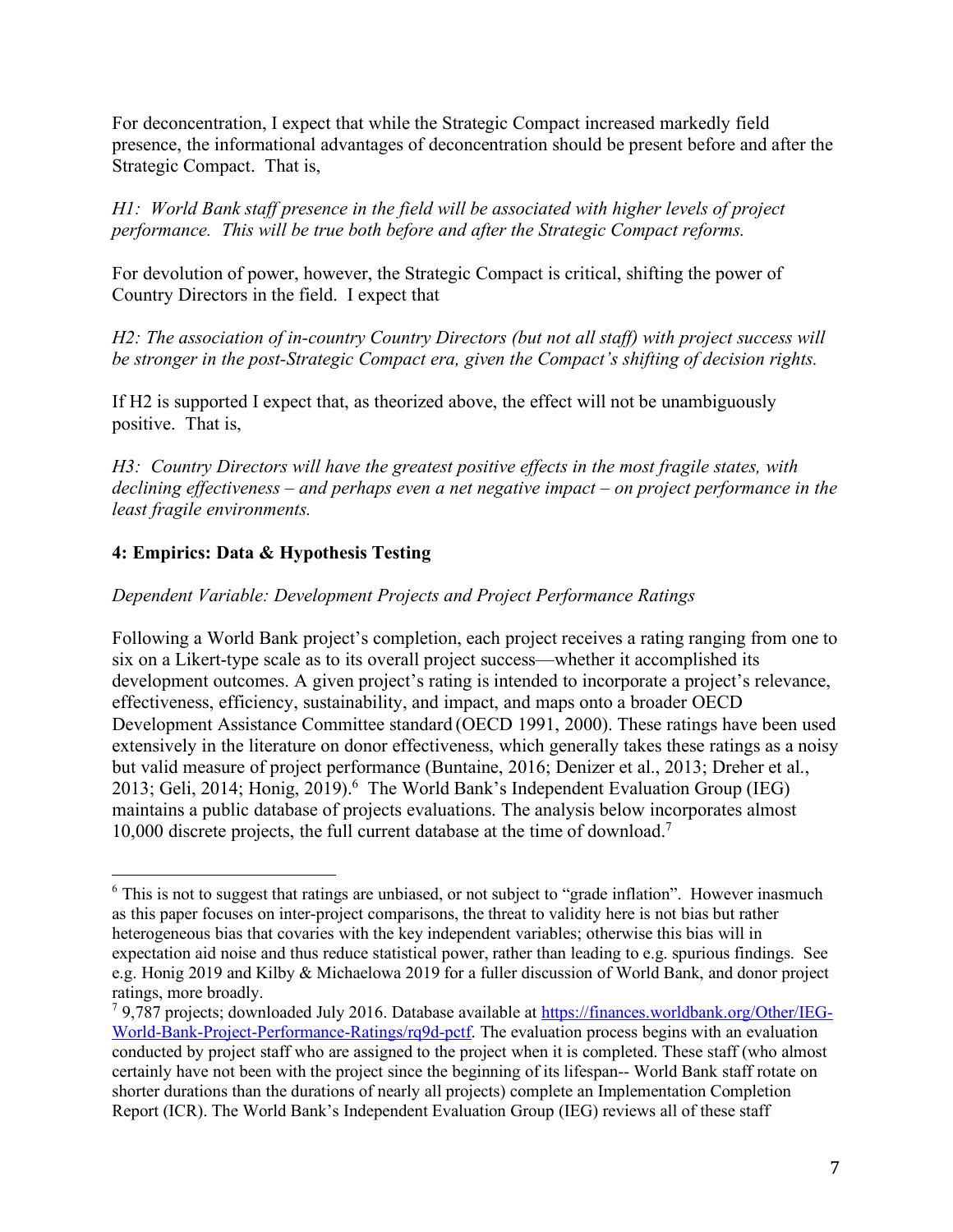### *Staff Presence During Projects*

In response to a formal Access to Information inquiry the World Bank disclosed a master list of "resident mission field offices" from 1947-2005.<sup>8</sup> To my knowledge, no research internal or external to the World Bank has previously exploited these data. The data disclosed by the World Bank includes the identity of largely international (foreign-born) professional-grade personnel based in each country office, and the dates of their presence.<sup>9</sup> These data form part of this paper's replication archive, and thus can be accessed and used by other researchers who might find these data valuable.<sup>10</sup> Using these data, I, in collaboration with research assistants, coded the presence of two kinds of staff variation. We coded whether any staff were present in an office as well as the presence of a Country Director in an office.

We calculated the presence of any staff and Country Directors as a simple proportion of the project's implementation period (the period between the start and end date of the project) and the project's preparation period (the year preceding the start of the project).<sup>11</sup> So, for example, if any staff are present for three out of six years of a project's implementation, "any staff implementation presence" takes a value of .5. Similarly, if any staff were present for three of the 12 months prior to the project, "any staff preparation presence" takes a value of .25. For Country Directors the coding is additive. If e.g. multiple Country Directors (overlapping, say, because of a transition from one Country Director to another) were present at the same time, they are both counted.12 The staffing data begins well before, and continues for nearly a decade after, the commencement of the Strategic Compact.

### *State Fragility*

 $\overline{a}$ 

State fragility is measured via the Polity IV State Fragility Index (SFI). The SFI contains an annual ranking of fragility for every country which incorporates security, governance, economic

completion reports: for 20-25 percent of projects, the IEG conducts its own "in-depth field-based evaluation" (World Bank Independent Evaluation Group 2015, p 2).

<sup>&</sup>lt;sup>8</sup>World Bank Access to Information (AI) Request #4614. Response received in November 2016. <sup>9</sup>As clarified by World Bank archives staff, the disclosed data is weighted towards "professional" pay grades, and is not a comprehensive document listing all staff (e.g. it likely excludes the great majority of locally hired staff; nearly all individuals in the document have names that suggest they are not nationals of the country in which they are listed).

<sup>&</sup>lt;sup>10</sup> Available at https://doi.org/10.7910/DVN/E8KPJF

 $11$  Both implementation and preparation periods were coded separately as they both seemed critical to a project's success, but might have different effects. The need to make this separation was also stressed by some early interlocutors, who believed variously that e.g. Country Directors were likely to matter during implementation (but not preparation) as that is when more flexibility was needed, or that they were likely to matter during preparation (but not implementation) as that is when projects were designed and Country Directors were most actively engaged. After consideration I chose not to formalize an expectation in this regard, but coded the data in such a way as to allow for more nuance in the Country Directors' stage of engagement.

 $12$  As a result, the Country Director presence proportions in a very small number of take values above 1 (if e.g. a Country Director was present throughout the life of the project, with a period of overlap as an incoming and outgoing Country Director were both present for a number of months).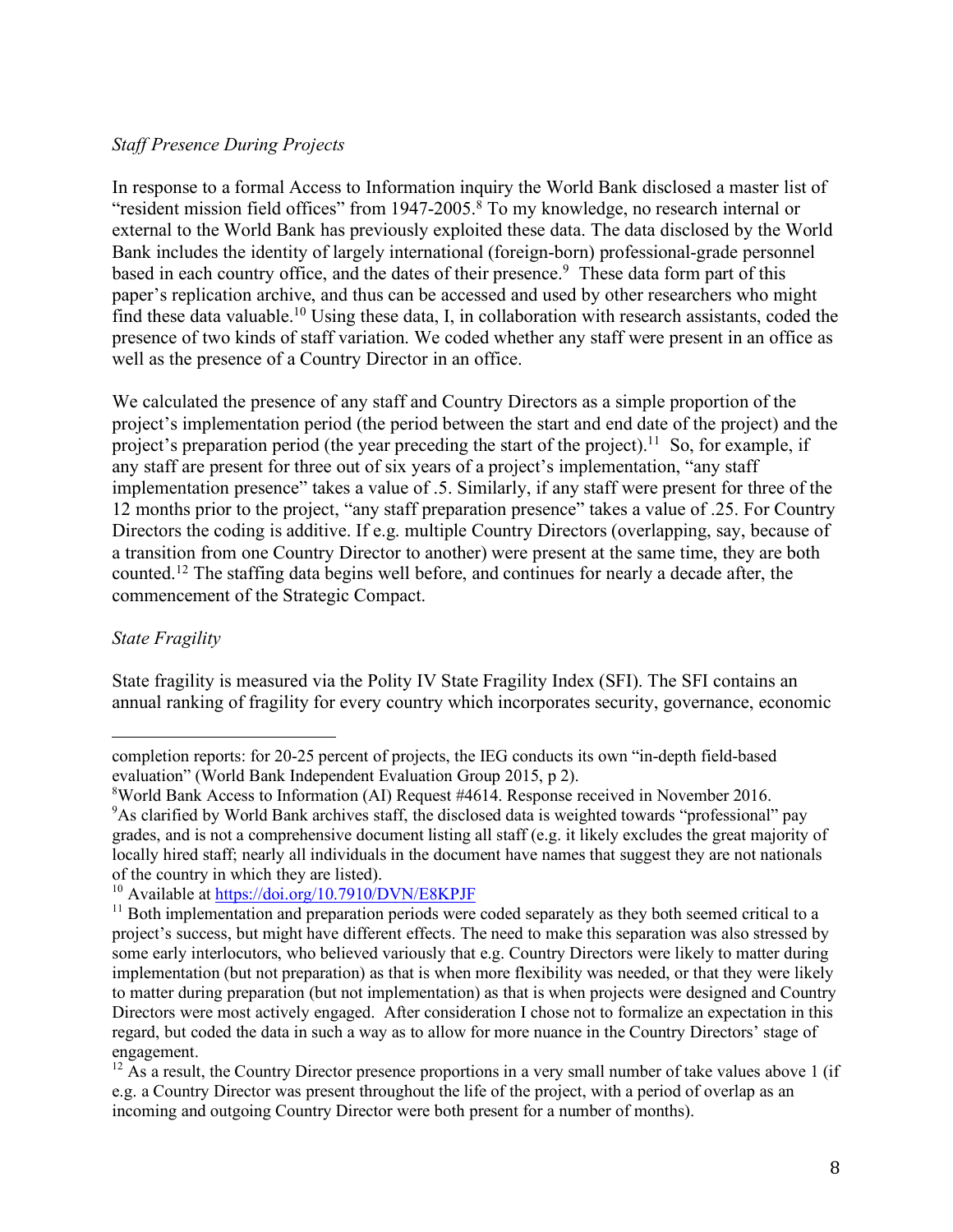development, and social development measures and has two subscales: effectiveness and legitimacy.13 This measure is designed to capture both the level of environmental unpredictability in a given country-year and the relative capacity of the recipient country's government.

### *Summary Statistics*

One further complication of these data is that while project evaluations are available through 2015, staffing data is only available through 2005. Thus when examining project implementation, I only use evaluations of projects whose operations closed in 2005 or earlier. When examining project preparation, I expand the sample to projects for which preparation concluded and implementation began in 2005 or earlier. Tables 1 and 2 provide summary statistics. Table 1 includes relevant variables conditional on being included in the "preparation sample"; Table 2 includes relevant variables conditional on being included in the "implementation sample." Project size data is from the World Bank.14

| Variable                                      | Obs  | Mean   | Std. Dev. | Min      | Max   |
|-----------------------------------------------|------|--------|-----------|----------|-------|
| Project Success (6 point scale)               | 8491 | 4.066  | 1.271     |          | 6     |
| Any Staff Preparation Presence                | 8491 | .591   | .479      |          |       |
| Country Director Preparation Presence         | 8491 | .082   | .27       |          | 1.29  |
| Project Size (Logged Net Commitment Millions) | 8390 | 3.145  | 1.423     | $-7.286$ | 8.006 |
| State Fragility Index                         | 3731 | 11.631 | 5.223     |          | 24    |

Table 1: Preparation Sample Summary Statistics

| Variable                                      | Obs) | Mean   | Std. Dev. | Min      | Max   |
|-----------------------------------------------|------|--------|-----------|----------|-------|
| Project Success (6 point scale)               | 7076 | 4.097  | 1.321     |          | 6     |
| Any Staff Implementation Presence             | 7076 | .623   | .449      |          |       |
| Country Director Implementation Presence      | 7076 | .081   | .238      |          | 1.175 |
| Project Size (Logged Net Commitment Millions) | 6993 | 3.154  | 1.39      | $-7.286$ | 8.006 |
| State Fragility Index                         | 2729 | 12.082 | 5 224     |          | 24    |

Table 2: Implementation Sample Summary Statistics

<sup>&</sup>lt;sup>13</sup> The version of the measure (Marshall and Elzinga-Marshall, 2017b) employed here runs from 1995-

<sup>2017,</sup> and thus is most useful for analyzing the post-Compact sample, as done in Tables 5 and 6 below. <sup>14</sup> As reported in the World Bank's public project performance ratings data. Negative project size ratings are as-found in the original data. Turning all negative project sizes to 0 does not affect the substantive findings.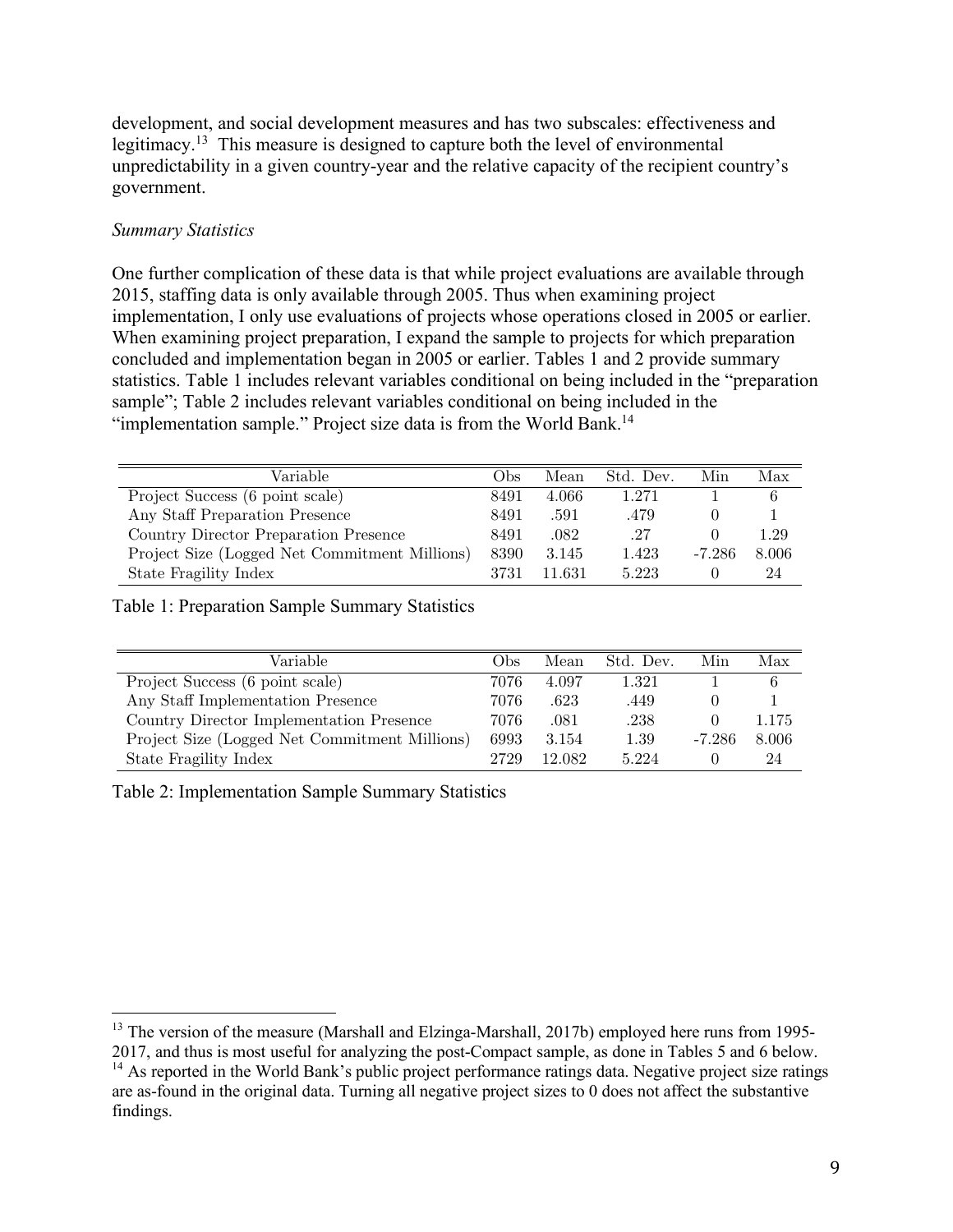## *Hypothesis Testing*

The empirics below first present the primary findings, then interrogate those findings. The basic econometric model is

*Project* Success  $_{i,j,t}$  = PRESENCE $_{i,j,t}$  + COUNTRYSPECS $_{i,t}$  + PRESENCE\*COUNTRYSPECS $_{i,j,t}$  $+$  PROJECTSPECS<sub>i</sub> + Sector Fixed Effects<sub>i</sub> + Recipient Country Fixed Effects<sub>i</sub> + Year Fixed  $Effects_t + Individual Staff Member Fixed Effects.$ 

Project Success of project *i* in country *j* at time *t* is a function of the primary explanatory variable - staff presence (PRESENCE) during a project's implementation and/or preparation; a vector of features of the recipient country (COUNTRYSPECS); the interaction of staff presence and recipient country features; and project-level features (PROJECTSPECS) such as the size of the project. All models include fixed effects at the recipient country, sector, and time (evaluation year) level. The fixed effects by country remove any fixed features of countries of the analysis, and mean that within-country variation in project performance is being leveraged. Sector and time fixed effects similarly allow the analysis to focus on within-sector and within-year variation in scores, thus controlling for any fixed differences of scores within-sector or within-year.15

Previous research (e.g. Bulman, Kolkma, and Kraay, 2017; Denizer, Kaufmann, and Kraay, 2013) has stressed the importance of the fixed features of individuals in predicting development project success. The data disclosed by the World Bank also includes the proper names of staff members; as such the analysis below incorporates staff member fixed effects, thus removing any fixed differences in quality between staff members that might otherwise bias this analysis (if e.g. more capable individuals were differentially assigned to certain countries or projects, as seems likely). Relatively uniquely in the study of public organizations, the present study thus presents estimates of the effect of deconcentration and devolution while holding constant fixed features of the individuals themselves who are placed in the field (deconcentration) or to whom increasing power is granted (devolution).

All these controls do not mean that this analysis can speak to what might occur in a randomly selected country, however. Donor aid delivery strategies are endogenous to features of recipient country environments (e.g. Allen & Flynn, 2018; Buntaine, Buch, and Parks 2017; Bush, 2016b; Dietrich, 2013). Larger World Bank field offices and Country Directors are found in countries that are more strategically important to the organization. Measures of e.g. Country Director presence, then, allow us to estimate a local average treatment effect by comparing Country Director presence for projects in the countries to which Country Directors are assigned to other projects in the same country, but may not generalize to what might be expected were Country Directors randomly assigned to other countries.

<sup>&</sup>lt;sup>15</sup> Sectors are the broad sectors included in the World Bank data, which are roughly equivalent to the OECD Development Assistance Committee's 2-digit sector codes.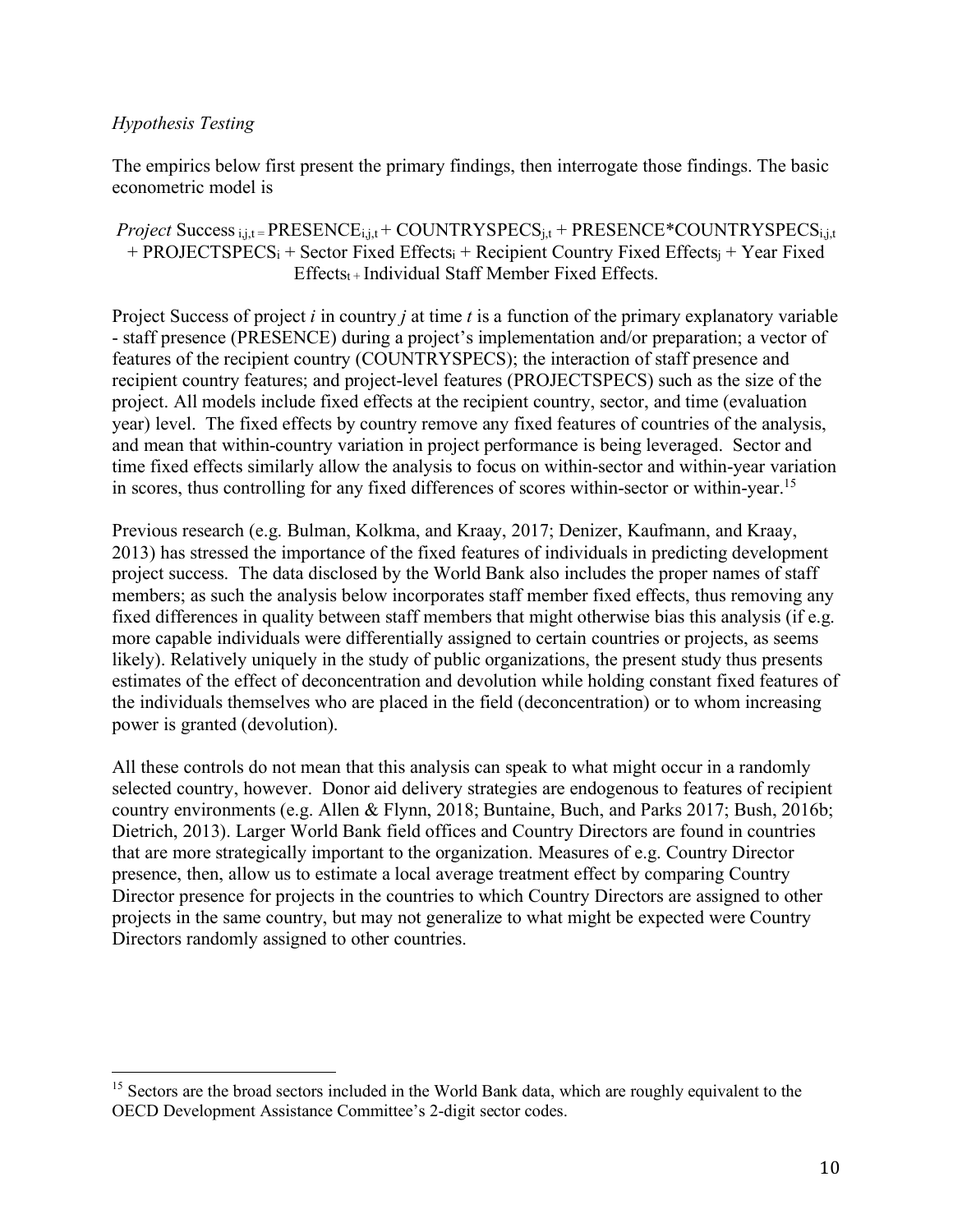#### *The Effect of Field Presence on Project Performance: Staff Deconcentration and the Information Channel*

Table 3 presents the direct results of the presence of any staff and Country Directors on project performance during implementation and preparation of projects.

| Project Success                               | (1)                    | (2)                    | (3)                    | (4)                    |
|-----------------------------------------------|------------------------|------------------------|------------------------|------------------------|
| Any Staff Implementation Presence             | $0.243*$<br>(0.130)    |                        |                        |                        |
| Any Staff Preparation Presence                |                        | 0.0409<br>(0.0713)     |                        |                        |
| Country Director Implementation Presence      |                        |                        | 0.208<br>(0.196)       |                        |
| Country Director Preparation Presence         |                        |                        |                        | 0.108<br>(0.105)       |
| Project Size (Logged Net Commitment Millions) | $0.104***$<br>(0.0154) | $0.114***$<br>(0.0129) | $0.105***$<br>(0.0153) | $0.113***$<br>(0.0129) |
| Constant                                      | $4.719***$<br>(1.024)  | $4.458***$<br>(0.694)  | $4.880***$<br>(1.021)  | $4.504***$<br>(0.692)  |
| Individual Staff Member FEs                   | Y                      | Y                      | Y                      | Y                      |
| Recipient Country FEs                         | Y                      | Y                      | Y                      | Y                      |
| Sector FEs                                    | Y                      | Y                      | Y                      | Y                      |
| Year FEs                                      | Y                      | Y                      | Y                      | Y                      |
| $R^2$                                         | 0.239                  | 0.223                  | 0.239                  | 0.223                  |
| Observations                                  | 6982                   | 8367                   | 6982                   | 8367                   |

Standard errors in parentheses

 $p < 0.10, \cdot^* p < 0.05, \cdot^{***} p < 0.01$ 

#### Table 3: Direct Effects of Staff and Country Directors on Project Success

These results suggest the effects of field staff presence in the field – be they any level of staff or Country Directors – are modest at best. During implementation, the presence of any staff (but not specifically Country Directors) seems to modestly improve projects at the 90% significance level; a shift from no staff ever present in the field during the implementation of a project to having at least one staff member constantly present improves project performance by .25 points (on a six-point scale) in expectation. There is no indication that greater presence of staff (either Country Directors or any other staff) in the field during the preparation of projects (when we might imagine the information benefits of local presence might assist in project design) improves project success. Table 3 suggests that mere physical presence – and by extension, deconcentration of staff from headquarters to country offices – has little effect on project performance in a given country-sector.

*Staff in the Post-Compact Era: Devolution and Decision Rights*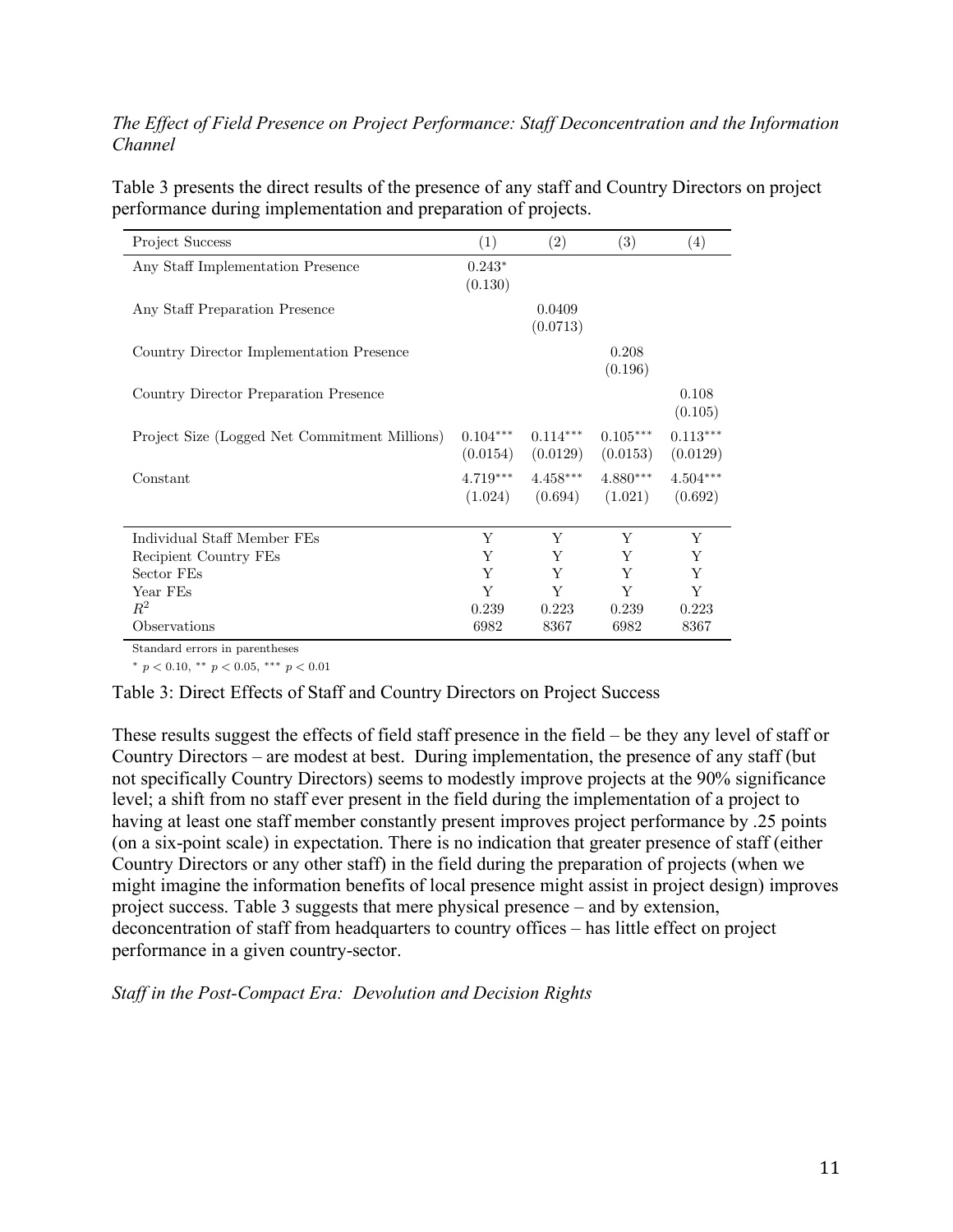As noted in section 2, the Strategic Compact was not merely about placing more staff in the field. The Compact also transferred greater power to Country Directors. Table 4 reruns the analyses in Table 3 above, but restricting the data to the post-Compact period.16

| Project Success                               | (1)                    | (2)                    |                        | (4)                    |
|-----------------------------------------------|------------------------|------------------------|------------------------|------------------------|
| Any Staff Implementation Presence             | 0.0240<br>(0.636)      |                        |                        |                        |
| Any Staff Preparation Presence                |                        | $-0.0961$<br>(0.151)   |                        |                        |
| Country Director Implementation Presence      |                        |                        | 0.00653<br>(0.551)     |                        |
| Country Director Preparation Presence         |                        |                        |                        | $0.330**$<br>(0.143)   |
| Project Size (Logged Net Commitment Millions) | $0.106***$<br>(0.0343) | $0.135***$<br>(0.0185) | $0.106***$<br>(0.0344) | $0.132***$<br>(0.0186) |
| Constant                                      | $6.726***$<br>(1.685)  | $5.495***$<br>(0.903)  | $6.747***$<br>(1.599)  | $5.472***$<br>(0.891)  |
| Individual Staff Member FEs                   | Y                      | Y                      | Y                      | Y                      |
| Recipient Country FEs                         | Y                      | Y                      | Y                      | Y                      |
| Sector FEs                                    | Y                      | Y                      | Y                      | Y                      |
| Year FEs                                      | Y                      | Y                      | Y                      | Y                      |
| $R^2$                                         | 0.484                  | 0.323                  | 0.484                  | 0.324                  |
| Observations                                  | 959                    | 2309                   | 959                    | 2309                   |

Standard errors in parentheses

 $*$   $p < 0.10, **$   $p < 0.05,***$   $p < 0.01$ 

Table 4: Direct Effects of Staff and Country Directors' in-Country Implementation and Preparation Presence on Project Success in the Post-Compact Era

As predicted (H2), Country Directors' presence during the preparation of a project post-Compact is indeed associated with improved project performance. In the post-Compact period, Country Director presence during the project preparation process is clearly associated with better project outcomes, a result significant at the 95% confidence level. A shift from no presence to presence for the entire year prior to project approval by a Country Director raises expected performance of the project by .33 points on a six-point scale. Also as predicted, the effect of any staff presence on project success is not greater when examining post-Strategic Compact projects (in fact, point estimates are slightly lower). Jointly, these findings suggest that the decentralization of decision rights, and thus power, to the field was an important component of the Compact's effects.

*Unpacking Effect Heterogeneity: Country Directors and State Fragility*

Table 5 shifts to testing H3, examining the effect of Country Director presence during the preparation and implementation of projects in countries of differential fragility.

<sup>&</sup>lt;sup>16</sup> The post-Compact period is defined as all projects approved by the World Bank's board in 1997 or later.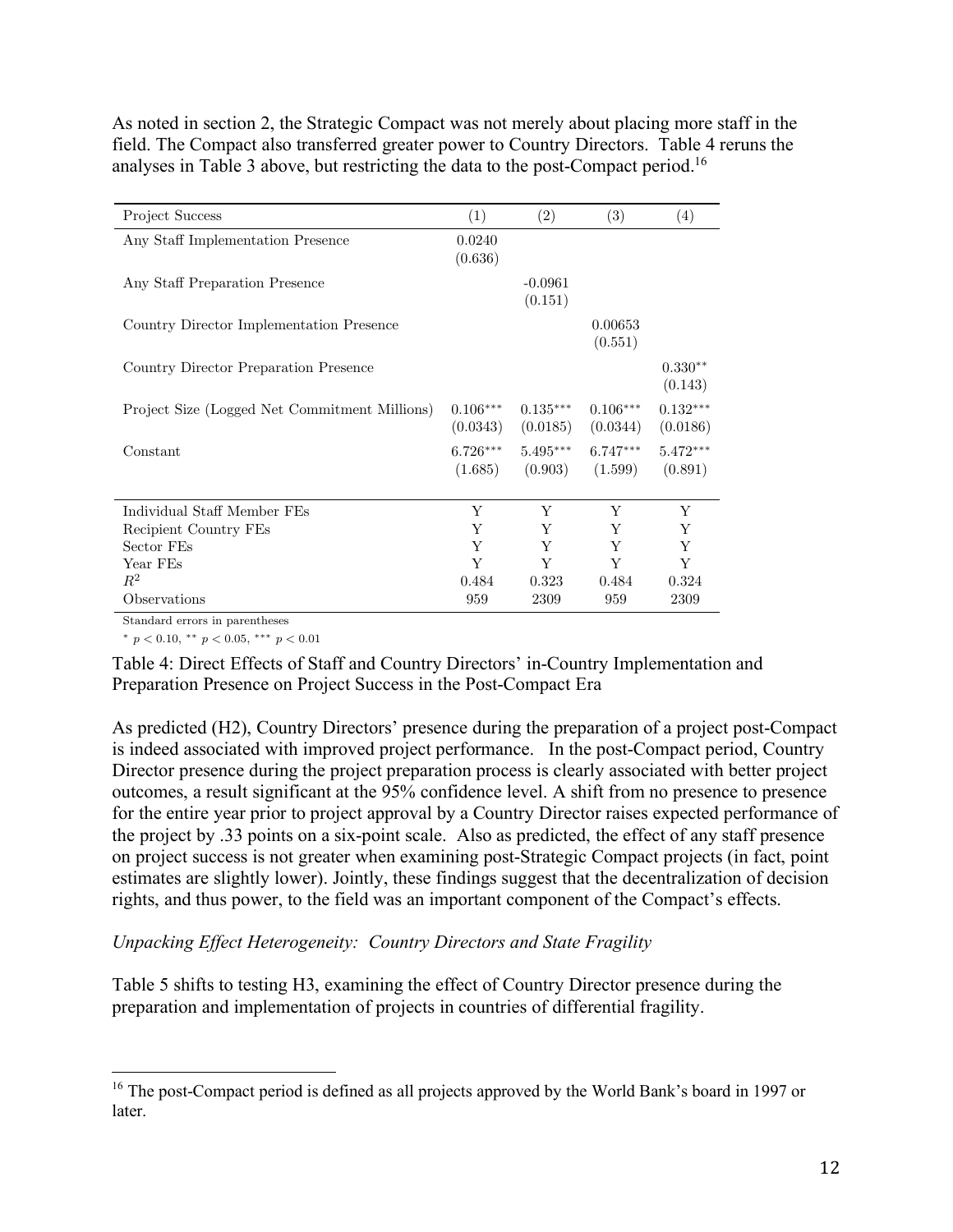| Project Success                               | (1)                     | (2)                    | (3)                    | (4)                    |
|-----------------------------------------------|-------------------------|------------------------|------------------------|------------------------|
| Country Director Implementation Presence      | 0.00467<br>(0.572)      | $-3.040***$<br>(1.016) |                        |                        |
| Country Director Implementation*SFI           |                         | $0.311***$<br>(0.0862) |                        |                        |
| Country Director Preparation Presence         |                         |                        | $0.297*$<br>(0.153)    | 0.362<br>(0.385)       |
| Country Director Prep*SFI                     |                         |                        |                        | $-0.00598$<br>(0.0321) |
| State Fragility Index (SFI)                   | $-0.0556$<br>(0.0705)   | $-0.177**$<br>(0.0775) | 0.0403<br>(0.0320)     | 0.0420<br>(0.0333)     |
| Project Size (Logged Net Commitment Millions) | $0.0986***$<br>(0.0358) | $0.109***$<br>(0.0355) | $0.130***$<br>(0.0207) | $0.130***$<br>(0.0208) |
| Constant                                      | $7.794***$<br>(2.143)   | $9.950***$<br>(2.202)  | $6.010***$<br>(1.238)  | $5.979***$<br>(1.250)  |
| Individual Staff Member FEs                   | Y                       | Y                      | Y                      | Y                      |
| Recipient Country FEs                         | Y                       | Y                      | Y                      | Y                      |
| Sector FEs                                    | Y                       | Y                      | Y                      | Y                      |
| Year FEs                                      | Y                       | Y                      | Y                      | Y                      |
| $R^2$                                         | 0.466                   | 0.479                  | 0.342                  | 0.342                  |
| Observations                                  | 846                     | 846                    | 1800                   | 1800                   |

Standard errors in parentheses

 $*$   $p < 0.10, **$   $p < 0.05,***$   $p < 0.01$ 

#### Table 5: Country Directors and State Fragility in the Post-Compact Era

Table 4 suggested that during the implementation phase of a project Country Director presence had no consistent effect on project performance. However Model 2 of Table 5 reveals that this was likely due to a heterogeneous treatment effect – that Country Directors matter, but quite differentially. The interaction of Country Director implementation presence and the state fragility index has a substantively large and substantively significant relationship with project performance.

Figure 1 presents the net effect of this interaction. The more fragile a country becomes, the more useful a Country Director (as this analysis employs country fixed effects, the relevant comparison is of a country to itself over time). For a state experiencing a period of marked fragilite, a Country Director can be quite useful indeed. A project in a country with an SFI of 20 – equivalent to the rating of Somalia on the 2017 SFI (on a scale from 0 to 25) – is expected to perform a full 1 point better (on a six point scale) if a Country Director is present for the entirety of implementation, as opposed to absent for the entirety of implementation.17 This effect of Country Director presence falls as state fragility declines (and stability and state capability increases) in a country. When a country becomes quite stable, in fact, the net effect of Country Director presence becomes negative. The same country with an SFI of 8 – equivalent to the rating of e.g. South Africa and Indonesia on the 2017 SFI – sees an inverse net performance effect, with a project in expectation performing one point *worse* if a Country Director is present 1for the entirety of implementation, as opposed to absent for the entirety of implementation.

<sup>&</sup>lt;sup>17</sup> Ratings from Marshall & Elzinga-Marshall 2017a, Table 2.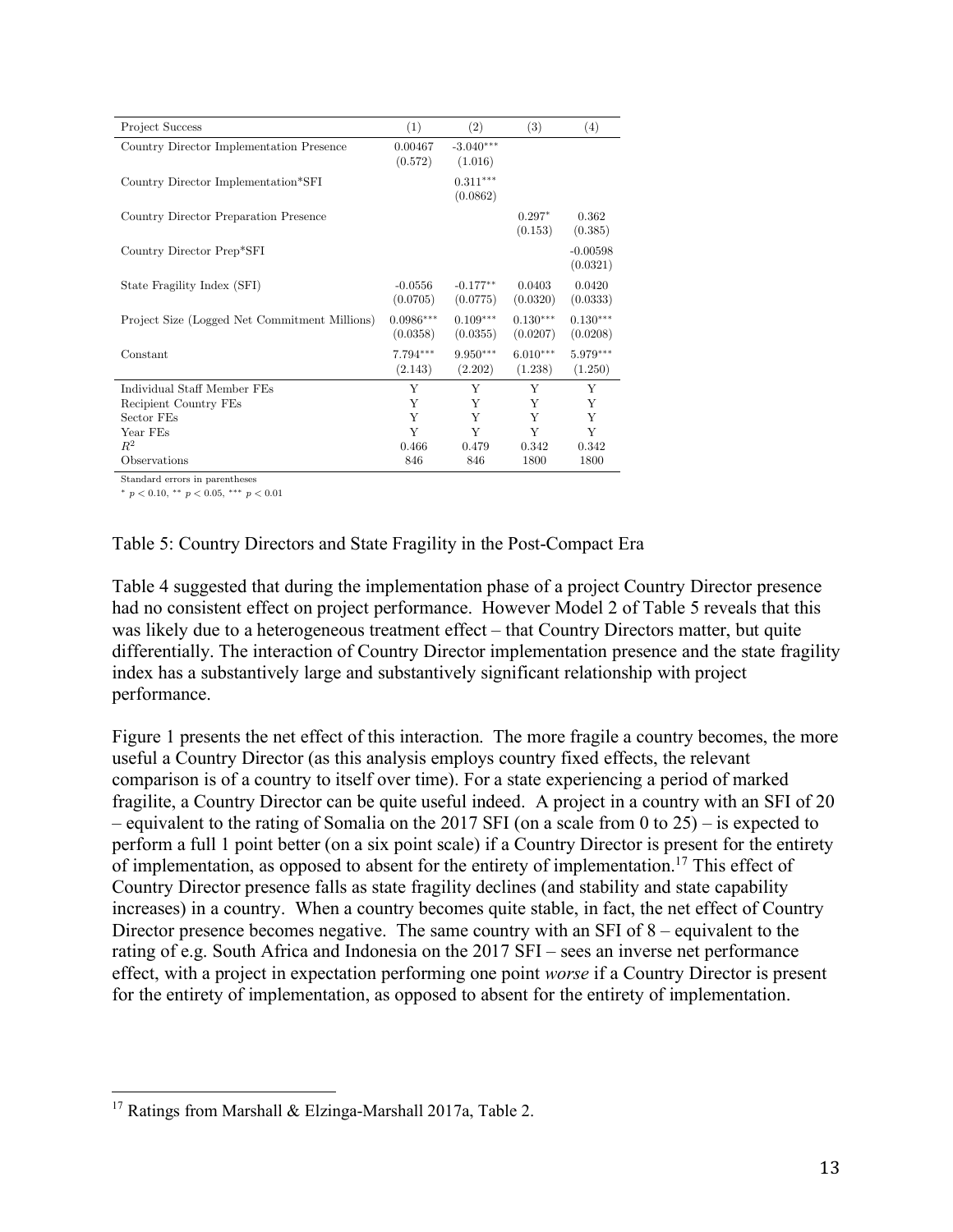



#### *Addressing Selection*

The countries which host Country Directors are not determined by lottery. Of particular concern for the results which focus on the post-Strategic Compact era – those in Tables 4 and 5 – is the possibility that countries where Country Directors and staff were newly sent following the Strategic Compact reforms were systematically different than those which did not newly receive a Country Director. That staff placement is endogenous to features of countries is only partially addressed by the use of recipient country fixed effects (which remove any time-invariant differences between countries); countries may vary in their importance or attractiveness (or other relevant features endogenous to staff assignment) over time. If, for example, new Country Directors were assigned to World Bank priority countries in the mid-90's, and this importance also drove both project success (perhaps because of greater corporate focus on these countries), this would lead to spurious conclusions regarding the role of Country Directors in projects post-Compact. To partially address these concerns, I rerun in Table 6 the analysis in Table 5 while dropping any country where a Country Director is present after the Strategic Compact but not before.18

<sup>&</sup>lt;sup>18</sup> This restricts the countries with Country Directors to Argentina, Bangladesh, China, India, Madagascar, Philippines, Senegal, and Sri Lanka, the eight countries for which there is a Country Director present in at least one project which closed (for implementation) or preparation was completed (for preparation) by or in 1996**.** The full list of countries who ever have a Country Director in the sample is Argentina, Bangladesh, Brazil, China, Egypt, Ethiopia, Ghana, Hungary, India, Indonesia, Ivory Coast, Kazakhstan, Kenya, Korea, Madagascar, Mexico, Mozambique, Nepal, Nigeria, Pakistan, Peru, Philippines, Poland, Russia, Senegal, South Africa, Sri Lanka, Tanzania, Thailand, Turkey, Ukraine, and the West Bank & Gaza.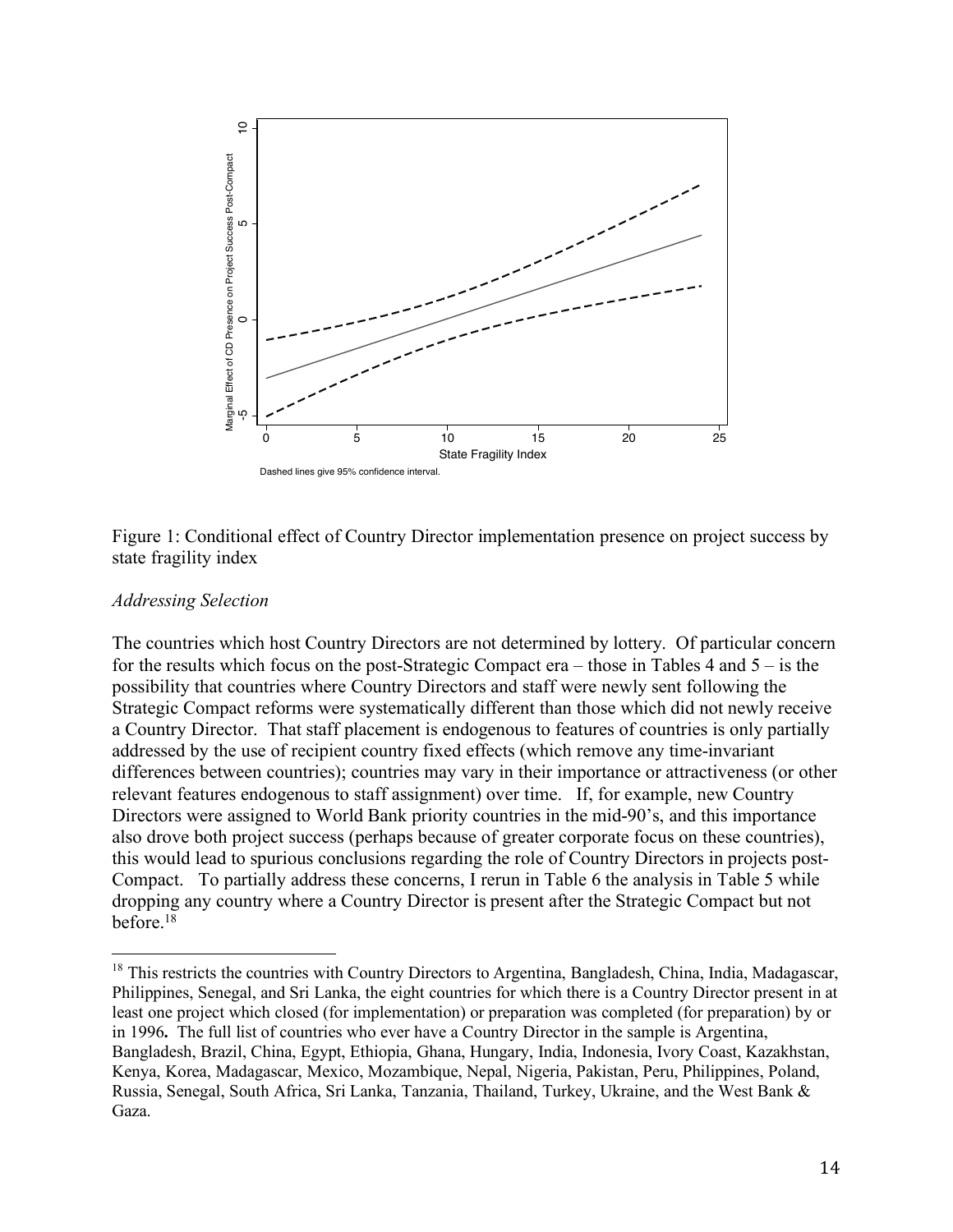| Project Success                               | (1)                   | (2)                    | (3)                    | (4)                    |
|-----------------------------------------------|-----------------------|------------------------|------------------------|------------------------|
| Country Director Implementation Presence      | $-0.0438$<br>(1.056)  | $-2.568*$<br>(1.444)   |                        |                        |
| Country Director Implementation*SFI           |                       | $0.354**$<br>(0.139)   |                        |                        |
| Country Director Preparation Presence         |                       |                        | 0.175<br>(0.251)       | $-1.012$<br>(0.938)    |
| Country Director Prep*SFI                     |                       |                        |                        | 0.107<br>(0.0818)      |
| State Fragility Index                         | $-0.107$<br>(0.0839)  | $-0.175**$<br>(0.0874) | 0.0162<br>(0.0384)     | 0.00192<br>(0.0399)    |
| Project Size (Logged Net Commitment Millions) | $0.0923*$<br>(0.0474) | $0.104**$<br>(0.0473)  | $0.135***$<br>(0.0266) | $0.135***$<br>(0.0266) |
| Constant                                      | $8.869***$<br>(2.421) | $10.09***$<br>(2.450)  | $6.735***$<br>(1.482)  | $6.996***$<br>(1.494)  |
| Individual Staff Member FEs                   | Y                     | Y                      | Y                      | Y                      |
| Recipient Country FEs                         | Y                     | Y                      | Y                      | Y                      |
| Sector FEs                                    | Y                     | Y                      | Y                      | Y                      |
| Year FEs                                      | Y                     | Y                      | Y                      | Y                      |
| $R^2$                                         | 0.481                 | 0.490                  | 0.343                  | 0.344                  |
| Observations                                  | 608                   | 608                    | 1283                   | 1283                   |

Standard errors in parentheses

 $p < 0.10, \ ^{**}p < 0.05, \ ^{***}p < 0.01$ 

Table 6: Country Directors and State Fragility in the Post-Compact Era, Excluding Countries Which Only Receive a Country Director Post-Compact

The results in Table 6 are substantively identical (indeed, the point estimate on the key interaction term depicted in Figure 1 is slightly higher), though sample size and thus power are reduced.

This does not make these results generalizable; this is a local treatment effect for countries that have a Country Director present prior to the Strategic Compact, which are not randomly selected amongst all countries in which the World Bank operates. Table 6 should, however, give us confidence that the time-varying features of countries to which Country Directors were newly deployed following the Strategic Compact, or the World Bank's particular focus on those countries in the mid-90's, is not driving the results.

It does seem to be something about Country Directors' shifting status following the Strategic Compact rather than the shifting set of countries in which Country Directors were present following the Strategic Compact that is driving the results.

#### *Further Robustness*

While I have fit OLS models in the main results above for ease of substantive interpretation, the dependent variable is a Likert-type scale; as such, in online Appendix Table A1 I employ ordered logit models to ensure that OLS is not leading to spurious results. The ordered logit models have, in fact, substantially stronger findings – both the coefficients on the main effect of Country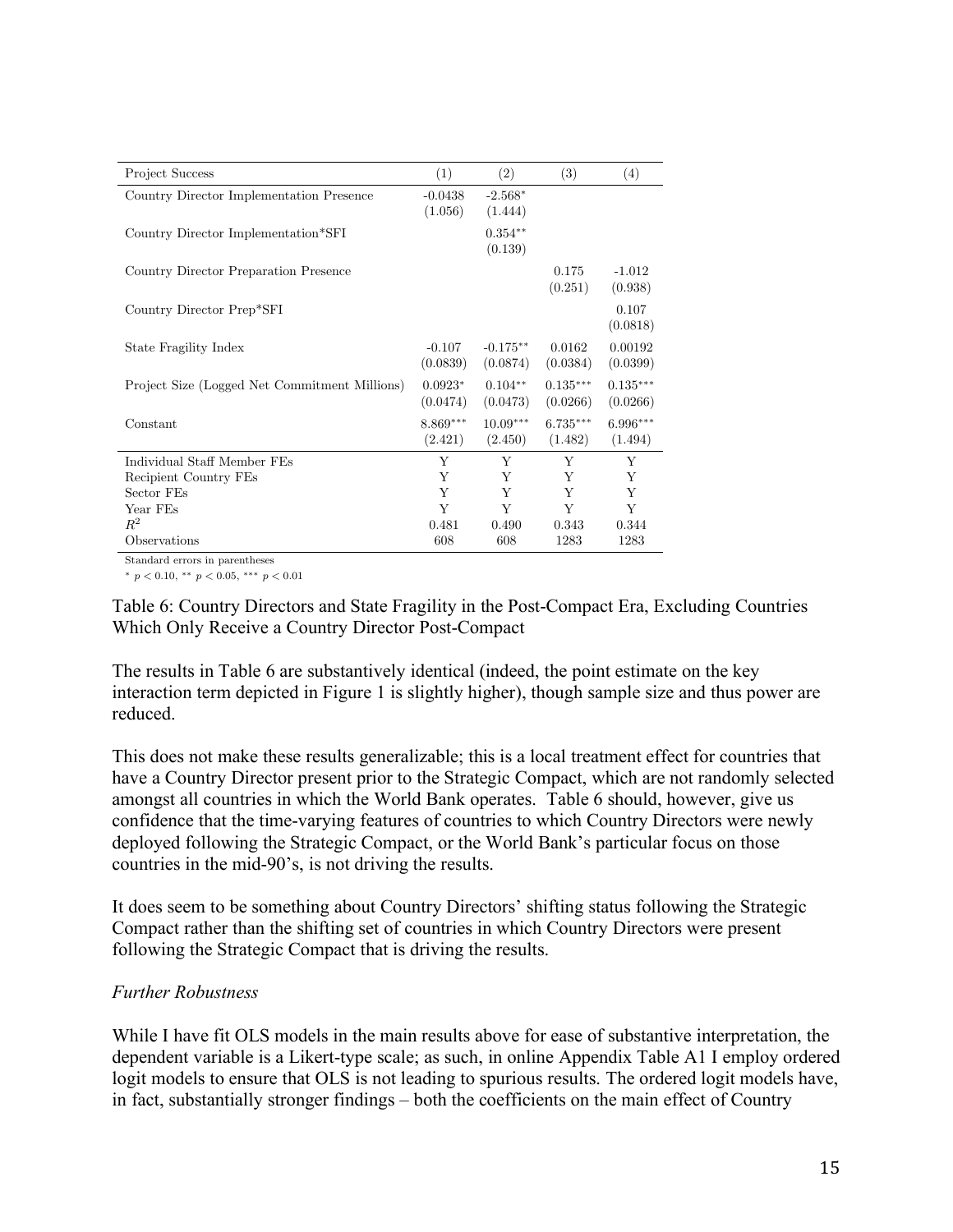Director presence and the interaction between presence and the state fragility index are significant at the 99% level in the ordered logit specification. Appendix Table A2 finds substantively similar results when restricting the sample to only the minority of projects which have an ex-post evaluation created by the World Bank's Independent Evaluation Group (IEG). This suggests that the results in Table 4 are not a product of changing country-level project evaluation standards following the introduction of the Strategic Compact.

## **5: Discussion**

The results provide a decidedly mixed picture. There is only marginal evidence of a pure "informational" role of having staff in general (considering staff without regard to rank) resident in the country where work is occurring. There is a modest benefit associated with the presence of staff during implementation (but not preparation), per Table 3. However, this effect is not substantively very large, and is not present in the post-Compact period. Country Directors, on the other hand, matter quite a bit. The presence of these relatively senior officials is quite consequential in the post-Compact period, where Country Directors are associated with substantive differences in project performance during both the preparation and implementation phases of projects. It seems that not just mere presence of World Bank but also authority is needed to "move the needle" with regards to what happens during the preparation and implementation phases of projects.

This does not mean that Country Directors' presence is unambiguously positive, however. While Country Directors are associated with modest but non-trivially higher levels of project success when present during the preparation phase of projects, during the implementation phase Country Directors' presence has more mixed associations. For states going through very fragile periods, there are substantial returns to the presence of a Country Director. For the least fragile states, however, the presence of a Country Director is a net negative, with substantially lower levels of project performance associated with Country Directors' in-country presence all else equal. Increasing the World Bank's authority is not an unambiguously good thing—*even for the performance of the World Bank's own projects.* 

This is not the only possible interpretation of the correlation between Country Director presence post-Compact and project performance. The Strategic Compact changed many things, and it is possible some other change covaries with Country Director presence but not presence of all staff and interacts with state fragility (and thus is not absorbed by the year fixed effects, which otherwise address organization-wide changes that vary over time). In addition, while the section on selection is strongly suggestive of decision rights rather than the choice of countries newly assigned Country Directors post-Compact driving the results, it is still possible that selection plays a role; and in any case it is an open question whether the local average treatment effect on the (relatively important) countries where Country Directors are based would hold in other countries of similar levels of fragility.

It is also possible that it is indeed Country Directors presence that drives changes in project performance, but it is not via differences in bargaining power and thus direction of the project during implementation that Country Directors heterogeneously effect project success. Perhaps the tasks Country Directors perform are only useful in the weakest states, though that leaves the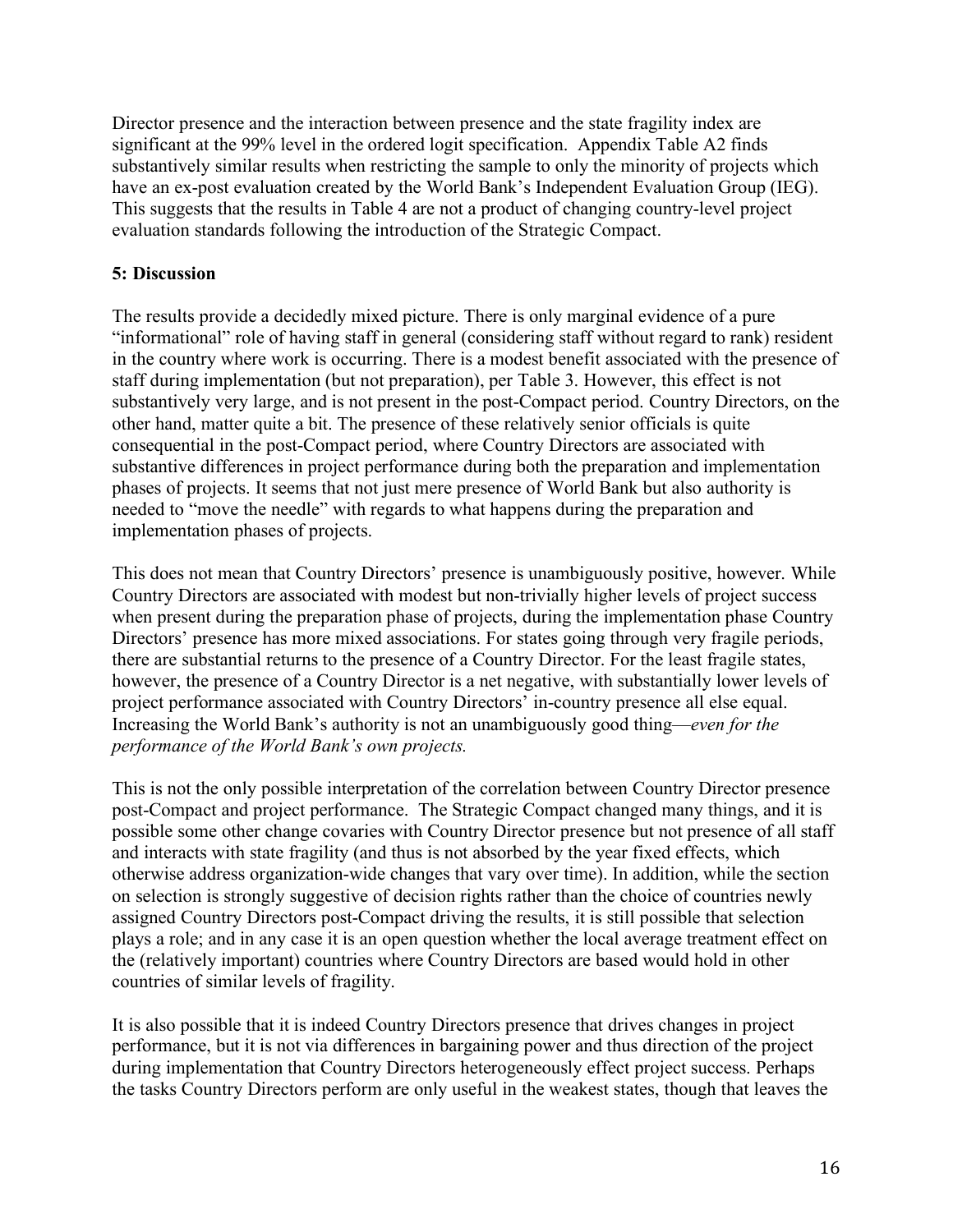negative relationship between presence and project performance in the least fragile states less well explained. Perhaps the presence of a Country Director in the field allows senior management to meddle more in projects, actually reducing the autonomy of the lower-level staff who are in charge of particular projects. In this case, however, it is unclear why this meddling would be beneficial in the case of e.g. the most fragile states, but not others. This interpretation also runs directly counter to Honig's (2018) finding from multiple donors that control by headquarters is particularly *harmful* in the most fragile states. While the bargaining explanation seems the most plausible candidate, the evidence is far from definitive and future work might help address this matter.

Where states are weak and contexts change rapidly, these findings are consistent with the World Bank's greater power leading projects to be more successful. A Country Director in the field can push back on requests from World Bank headquarters which may be well-intentioned but inappropriate: empowered agents in the field can design and bargain for better projects and in implementation can help make quick decisions when needed, armed with contextual understanding. Where recipient countries are more stable, however, these findings are consistent with the view that putting a powerful Country Director in the field can do more harm than good. Strengthening the World Bank's resident "negotiating team" may lead projects to follow the World Bank's vision as the expense of that which may have guided projects to greater success – the vision, knowledge, and instincts of the recipient country government.

While these results may seem to conflict with those of scholars arguing aid agency field staff ought lead development efforts (e.g. Campbell, 2018; Honig, 2018; Levy, 2014), I believe these results are consistent with that literature, albeit adding additional nuance. The mere existence of a country office is not sufficient. Consistent with the implications of the existing literature, an office needs not merely to exist, but also to have the ability to alter the course of events, in order to have a meaningful impact on development projects. Consistent with the notion that local knowledge is important, aid agents may also not always be best placed to lead. The people with whom aid agency field staff interact (in this case, recipient country Government officials) have substantially greater local knowledge whose benefits may lead to even greater success. (Andrews, 2013; Campbell, 2018)

For those with an interest in decentralization more broadly, these results provide a relatively novel opportunity to tease apart deconcentration and devolution channels of decentralization, while accounting for confounds that are frequently very difficult to systematically address. The large dataset of individual projects allows the inclusion of country, year, sector, and individual fixed effects. These results focus on variation within-country and within-staff member. As such, they allow us to recover what we might expect to happen when a given country becomes more or less fragile. These results also speak to what we might expect if a given individual was moved from headquarters to the field, or remained in the same country but was promoted to Country Director, for example, from a lesser rank. These results may be a useful input for scholars and practitioners seeking to better understand deconcentration and devolution channels in order to best design decentralization efforts.

For the World Bank itself and scholars of the developing world, the lessons of the Strategic Compact are perhaps twofold.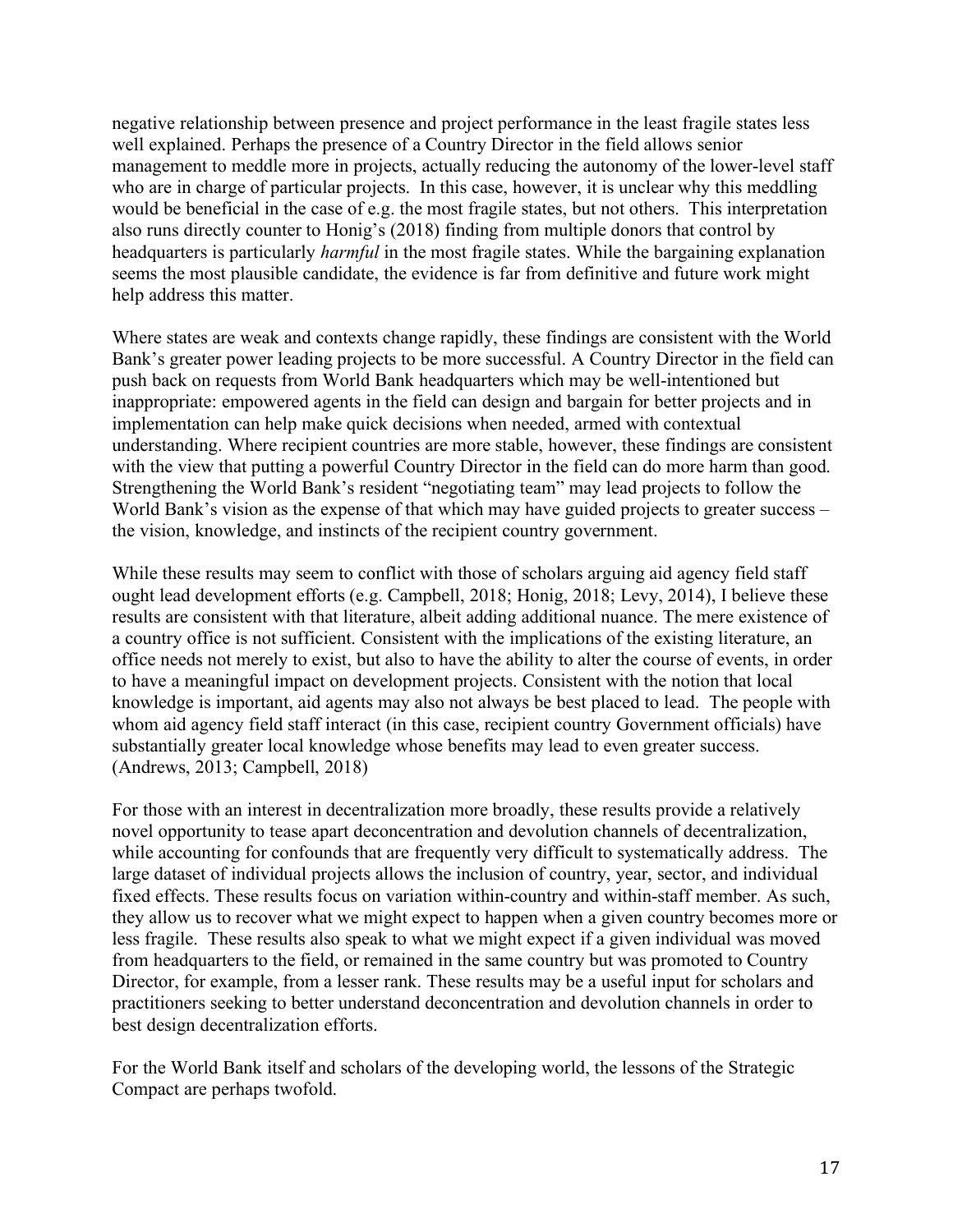First, deconcentration – shifting the physical location of staff – seemingly makes at best a modest difference for performance (though it may still be useful for e.g. the World Bank's legitimacy or public image, either with developed world publics or client countries). That the "information effect" seems negligible is interesting, and arguably provocative. While it is possible that the World Bank's other strategies for gathering local information – e.g. frequent analytic work, consultation with Government officials, etc. – are sufficient and thus the addition of staff has no marginal returns to information, it is also possible that local staff are inadequate or ineffective in gathering information.19

Second, these findings suggest that increases in the World Bank's bargaining power may not always help the organization achieve its own ends. When physical staff location in a recipient country is coupled with the authority to actually make change via devolution, the World Bank would do well to be cognizant of its own strength. Where recipient states are weak, this World Bank strength is a critical substitute, assisting in the success of welfare-enhancing development efforts. Where recipient states are stronger, however, more "muscle" from the World Bank may lead the organization to achieve even less of what it aimed to accomplish than it might have in the absence of any field presence at all. In this sense these findings are supportive of the World Bank's plans, as of late 2019, to concentrate further decentralization efforts on relatively fragile states. (Edwards, 2019)

Former World Bank President and architect of the Strategic Compact James Wolfensohn seems to have been right when he said, as quoted at the top, that "The notion that every decision [the World Bank made] had to be taken in Washington just struck me to be preposterous."

But he may have been wrong when in the next breath he suggested it was universally true that "the closer you could get the decisions to the field and the greater responsibility you could give to the Regions, the better off you'd be."

The answer on World Bank decentralization, as in so much of life, seems to be "it depends" not just on showing up, but on what staff do once they get there. These findings suggest that field staff are sometimes irrelevant, sometimes critical components of success, and sometimes defeat their organization's broader interests even while attempting to pursue the organization's objectives. As in so much of development assistance and development studies, this paper's findings suggest that when it comes to the decentralization of staff, there is no universal right answer. Much depends on the details of person, place, and power.

<sup>&</sup>lt;sup>19</sup> More radically, these results might be taken to tentatively suggest that the primacy of place this paper, and a great deal of the literature, gives to principal-agent frameworks and thus implicitly to the notion that aid agency field staff can best be understood via examination of hierarchical organizational relations and dynamics may be misplaced. The null finding on returns to World Bank staff placement and thus better information is arguably consistent with a more anthropologically and sociologically influenced literature. This literature privileges the culture of aid staff in explanations of organizational behavior, and arguably might suggest that the null effects on deconcentration found here are due to newly assigned field staff being rapidly acculturated into conventional modes of action and inaction. (see e.g. Autessere 2014, Mosse 2011)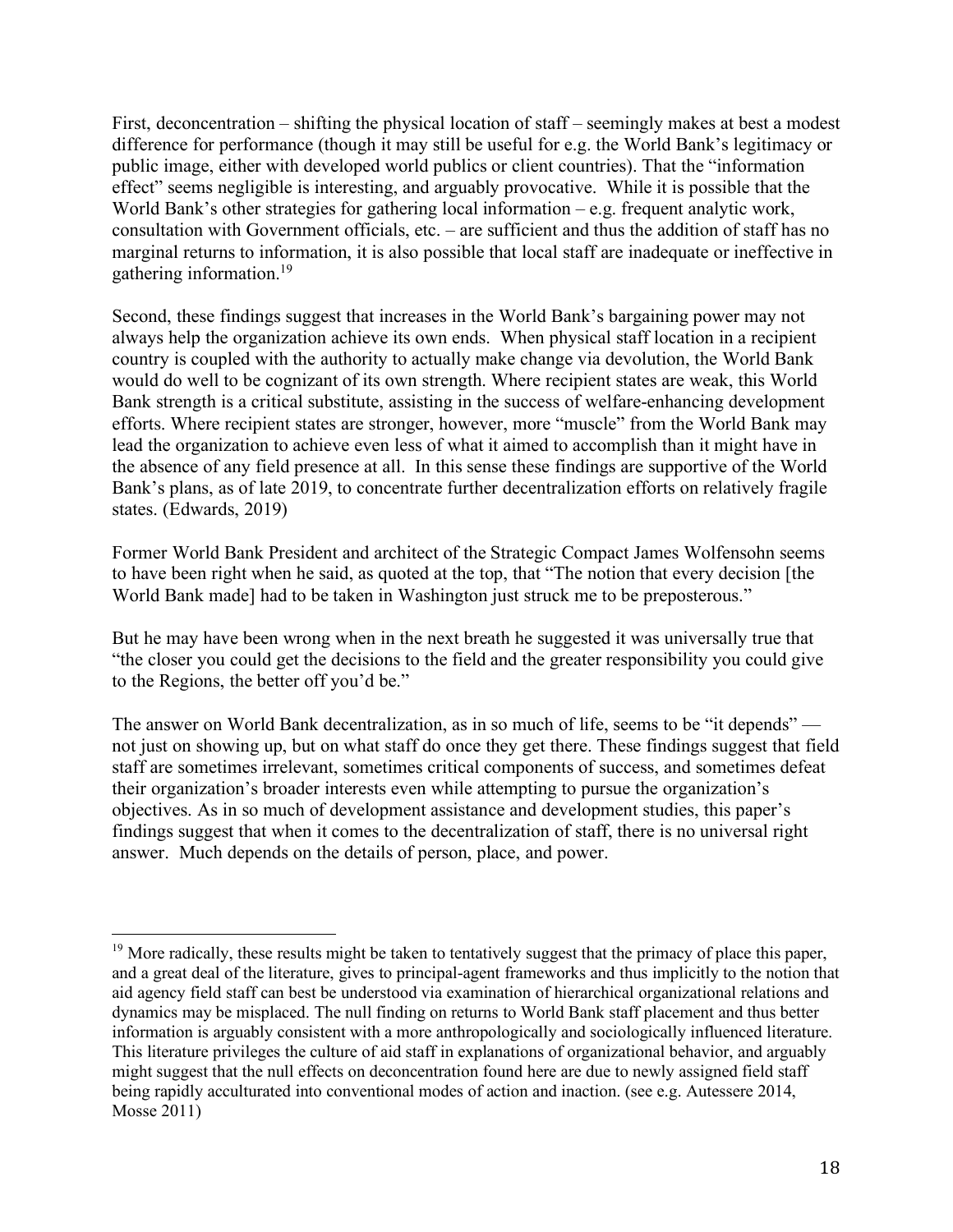#### **Bibliography**

- Acemoglu et al. (2006). Technology, Information, and the Decentralization of the Firm [online]. London: LSE Research Online.
- Aghion, Philippe; Tirole, J. (1997). Formal and real authority in organizations. *Journal of Political Economy, 105*(1), 1-29.
- Ahsan, Kamrull; Gunawan, Indra. (2010). Analysis of Cost and Schedule Performance of International Development Projects. *International Journal of Project Management*, *28*(1), 68-78.
- Alderman, Harold. (2000). Do Local Officials Know Something We Don't? Decentralization of Targeted Transfers in Albania. *Journal of Public Economics, 83*(3), 375-404.
- Allen, Susan Hannah; Michael E. Flynn. (2018). Donor Government Idology and Aid Bypass. *Foreign Policy Analysis* 14(4), 449-468.
- Agrawal, Arun; Ribot, Jesse. (1999). Accountability in Decentralization: A Framework with South Asian and West African Cases. *The Journal of Developing Areas 33*(4) 473-502.
- Andrews, Matt. (2014). *The Limits of Institutional Reform in Development*. New York: Cambridge University Press.
- Ang, Yuen Yuen. (2016). *How China Escaped the Poverty Trap*. Ithaca: Cornell University Press.
- Argyres, Nicholas; Silverman, Brian. (2004). R&D, Organization Structure, and the Development of Corporate Technological Knowledge. *Strategic Management Journal 25*(8-9), 929-58.
- Araral, Eduardo. (2009). The Strategic Games that Donors and Bureaucrats Play: Institutional Rational Choice Analysis. *Journal of Public Administration Research and Theory 19*(4), 853-71.
- Autesserre, Severine. (2014). Peaceland: Conflict Resolution and the Everyday Politics of International Intervention. New York: Cambridge University Press.
- Azis, Iwan J. (2008). Institutional Constraints and Multiple Equilibria in Decentralization. *Review of Urban and Regional Development Studies 20*(1), 22-33.
- Barnett, Michael; Finnemore, Martha. (1999). The Politics, Power, and Pathologies of International Organizations. *International Organization 53*(4), 699-732.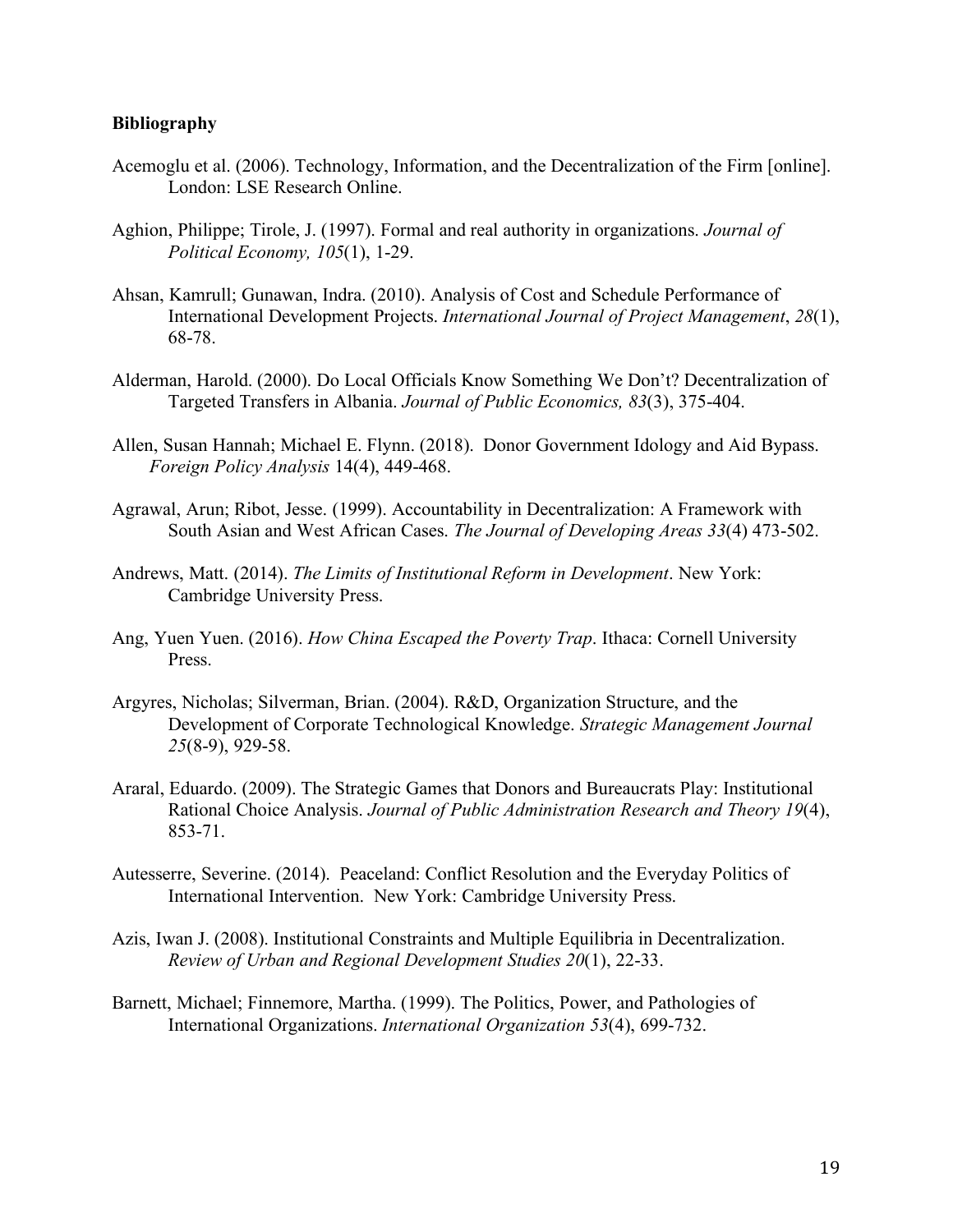- Bertelli, Anthony; Hassan, Mai; Honig, Dan; Rogger, Daniel; Williams, Martin J. (2020) Beyond Context: Studying Public Administration in Developing Countries. *Governance*, forthcoming.
- Booth, David. (2012). Aid Effectiveness: Bringing Country Ownership (and Politics) Back In. *Conflict, Security, and Development 12*(5), 537-58.
- Brinkerhoff, Derick W. (2008). The State and International Development Management: Shifting Tides, Changing Boundaries, and Future Directions. *Public Administration Review 68*(6), 985-1001.
- Brinkerhoff, Derick W.; Wetterberg, Anna; Wibbels. Erik. (2018). Distance, Services, and Citizen Perceptions of the State in Rural Africa. *Governance 31*(1), 103-24.
- Bulman, D., Kolkma, W. & Kraay, A. (2017) Good Countries or Good Projects? Comparing Macro and Micro Correlates of World Bank and Asian Development Bank Project Performance. *Review of International Organizations 12*: 335-363.
- Buntaine, Mark. (2016). *Giving Aid Effectively: The Politics of Environmental Performance and Selectivity at Multilateral Development Banks*. Oxford, UK: Oxford University Press.
- Buntaine, Mark, Benjamin Buch, and Bradley Parks. (2017). Aiming at the Wrong Targets: The Domestic Consequences of International Efforts to Build Institutions. *International Studies Quarterly*.
- Bush, Sarah. (2016a). *The Taming of Democracy Assistance: Why Democracy Promotion Does Not Confront Dictators.* New York: Cambridge University Press.

\_\_\_\_\_\_\_\_. (2016b). When and Why is Civil Society Support "Made in America"?. *Review of International Organizations.*

- Campbell, Susanna P. (2018). *Global Governance and Local Peace.* New York: Cambridge University Press.
- Collier, Paul; Dollar, David. (2000). Can the World Cut Poverty in Half? How Policy Reform and Effective Aid Can Meet International Development Goals. *The World Bank Development Research Group.* Washington, DC: World Bank Group.
- Deininger, Klaus; Squire, Lyn; Basu, Swati. (1998). Does Economic Analysis Improve the Quality of Foreign Assistance? *The World Bank Economic Review 12*(3), 385-418.
- Denizer, Cevdet; Kaufmann, Daniel; Kraay, Aart. (2013). Good countries or good projects? Macro and micro correlates of World Bank project performance. *Journal of Development Economics 105*, 288-302.

Dietrich, Simone. (2013) Bypass or Engage? Explaining Donor Delivery Tactics in Foreign Aid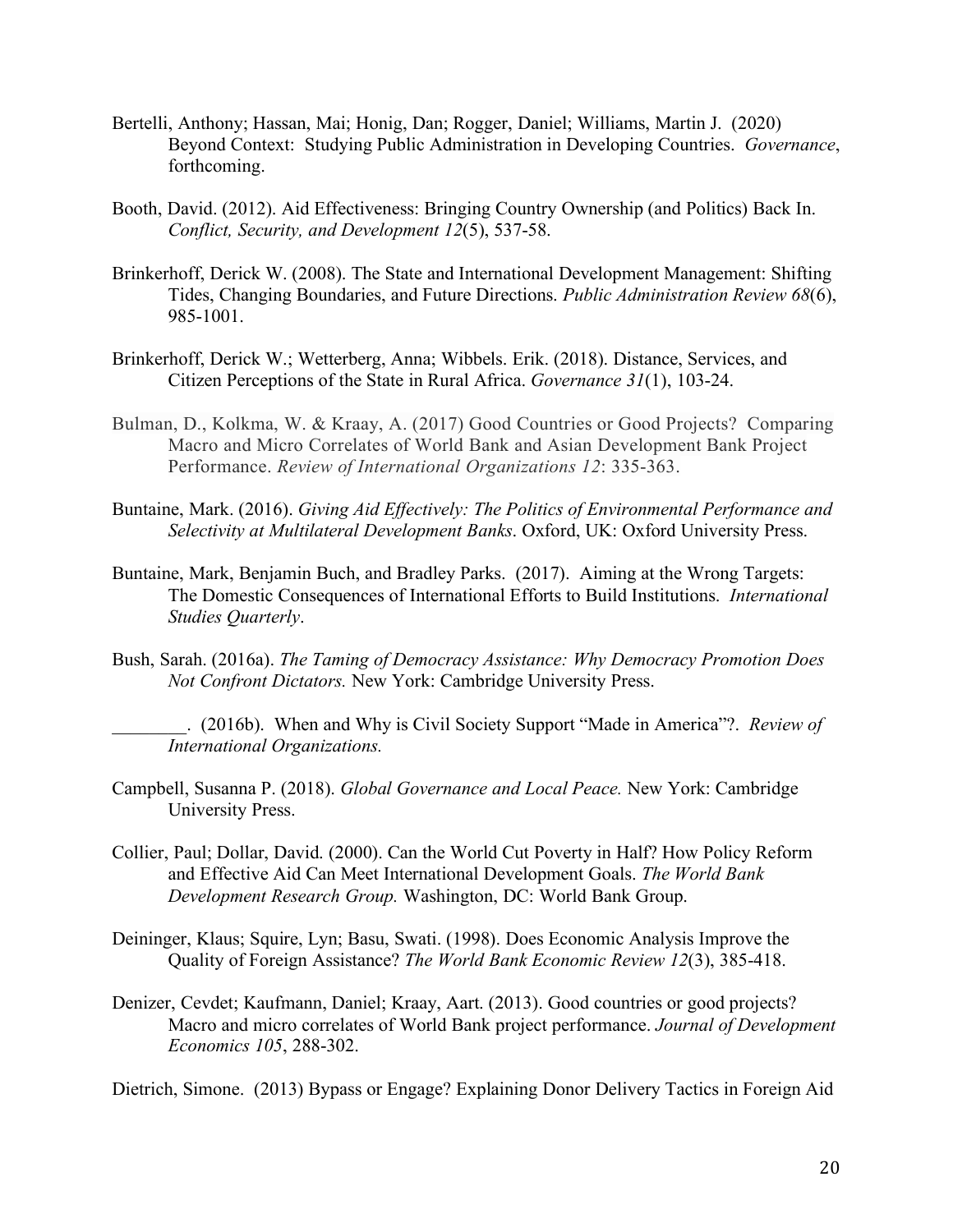Allocation. *International Studies Quarterly.*

- Dreher, Axel; Klasen, Stephan; Vreeland, James Raymond; Werker, Eric. (2013). The Costs of Favoritism: Is Politically Driven Aid Less Effective? *Economic Development and Cultural Change 62*(1) 157-91.
- Dreher, A.; Langlotz, S.; and Marchesi, S. (2017). Information Transmission and Ownership Consolidation in Aid Programs. *Economic Inquiry 55*(4), 1671-88.

Easterly, William. (2009). The Cartel of Good Intentions. *Foreign Policy.*

Edwards, Sophie. (2019). In Decentralization Push, World Bank to Relocate Hundreds of DC Staffers. *Devex,* 25 October 2019. https://www.devex.com/news/in-decentralization-pushworld-bank-to-relocate-hundreds-of-dc-staffers-95875

- Fisman, Raymond. (2002). Decentralization and Corruption: Evidence Across Countries. *Journal of Public Economics 83*(3), 325-545.
- Francis, Paul; James, Robert. Balancing Rural Poverty Reduction and Citizen Participation: The Contradictions of Uganda's Decentralization Program. *World Development 31*(2), 325- 337.
- Gavas, Mikaela; Gulrajani, Nilimia; Hart, Tom. (2015). *Designing the Development Agency of the Future*. London: Overseas Development Institute.
- Geli, Patricia; Kraay, Aart; Nobakht, Hoveida. (2014). Predicting World Bank Project Outcome Ratings. Policy Research Working Paper 7001. Washington, DC: World Bank Group.
- Gibson, Clark K.; Andersson, Krister; Ostrom, Elinor; Shivakumar, Sujai. (2005). *The Samaritan's Dilemma: The Political Economy of Development Aid*. New York: Oxford University Press.
- Hirschman, Albert O. and Richard M. Bird. (1968). "Foreign Aid A Critique and A Proposal." *Essays in International Finance 69*. Princeton, NJ: Princeton University Department of Economics.
- Honig, Dan. (2018). *Navigation by Judgment: Why and When Top-Down Control of Foreign Aid Doesn't Work*. New York: Oxford University Press.
- Honig, D. (2019). When Reporting Undermines Performance: The Costs of Politically Constrained Organizational Autonomy in Foreign Aid Implementation. *International Organization* 73(1), 171-201.
- International Monetary Fund. *(*1997). Address by James D. Wolfensohn, to the Boards of Governors of the World Bank Group, at the Joint Annual Discussion. International Monetary Fund Press Release #4: September 23-25, 1997..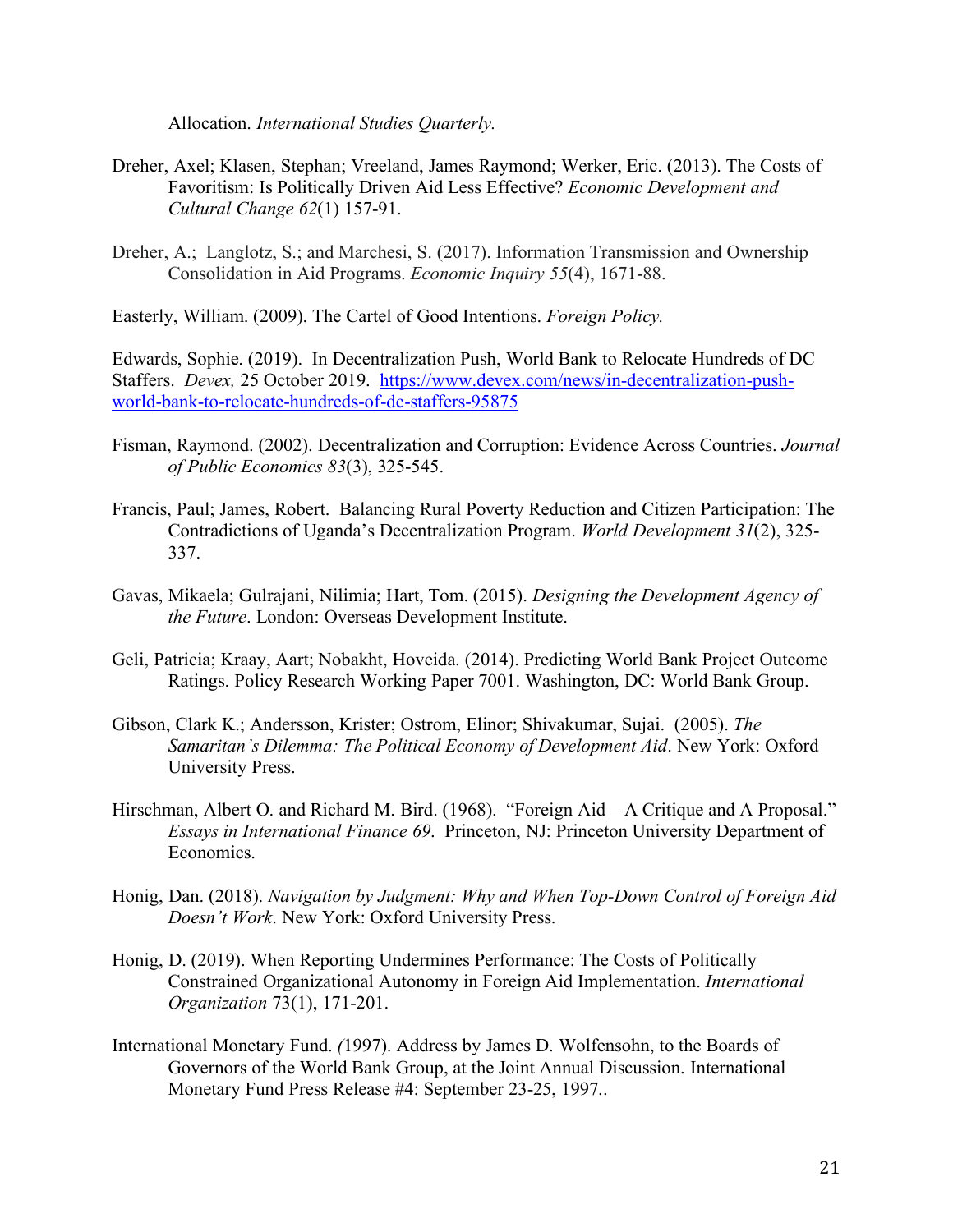- Jensen, Michael; Meckling, William. (1992). Specific and General Knowledge, and Organizational Structure. *Contract Economics,* 251-274.
- Kay, Kerenssa; Rogger, Daniel; Sen, Iman. (2020). Bureaucratic Locus of Control. *Governance*, forthcoming.
- Kilby, Christopher. (2001). World Bank-Borrower Relations and Project Supervision. *Canadian Journal of Development Studies 22*(1)*,* 191-218.

\_\_\_\_\_\_\_\_\_. (1995). Supervision and Performance: The Case of World Bank Projects. CentER Discussion Paper.

- Kilby, Christopher; Michaelowa, Katharina. 2019. "What Influences World Bank Project Evaluations?" In Nabamita Dutta and Claudia Williamson (eds.), *Lessons on Foreign Aid and Economic Development: Micro and Macro Perspectives*, Palgrave/McMillan.
- Levy, B. (2014). *Working With the Grain*. New York: Oxford University Press.
- Madon, S. (1999). International NGOs: Networking, Information Flows, and Learning. *Journal of Strategic Information Systems 8*(3)*,* 251-261.
- Manning, Nick. (2001). The Legacy of the New Public Management in Developing Countries. *International Review of Administrative Sciences 67,* 297-312.
- Marshall, Monty, Elzinga-Marshall, Gabrielle. (2017a). Global Report 2017: Conflict, Governance, & State Fragility. *Center for Systemic Peace.*  https://www.systemicpeace.org/globalreport.html

\_\_\_\_\_\_. (2017b). State Fragility Index and Matrix 2017, Time-Series Data, 1995-2017. *Center for Systemic Peace.* https://www.systemicpeace.org/inscrdata.html

- Martin, Lisa. (2006). Distribution, Information, and Delegation to International Organizations: The Case of IMF Conditionality. In Darren G. Hawkins, David A. Lake, Daniel L. Nielson, and Michael J. Tierney (Eds.) *Delegation and Agency in International Organizations* (pp. 140–64). New York: Cambridge University Press.
- Meyer-Sahling, J.; Mikkelsen, K.; Schuster, C. (2020). (Un)Principled Principals, (Un)Principled Agents: The Differential Effects of Managerial Civil Service Reforms on Corruption in Developing and OECD Countries. *Governance*, forthcoming.
- Mo, Jongryn. (1991). Domestic Institutions and International Bargaining: The Role of Agent Veto in Two-Level Games. *American Political Science Review* 89(4), 914-924.
- Mosse, David. (2011) *Adventures in Aidland: The Anthropology of Professionals in International Development.* New York: Berghan Books.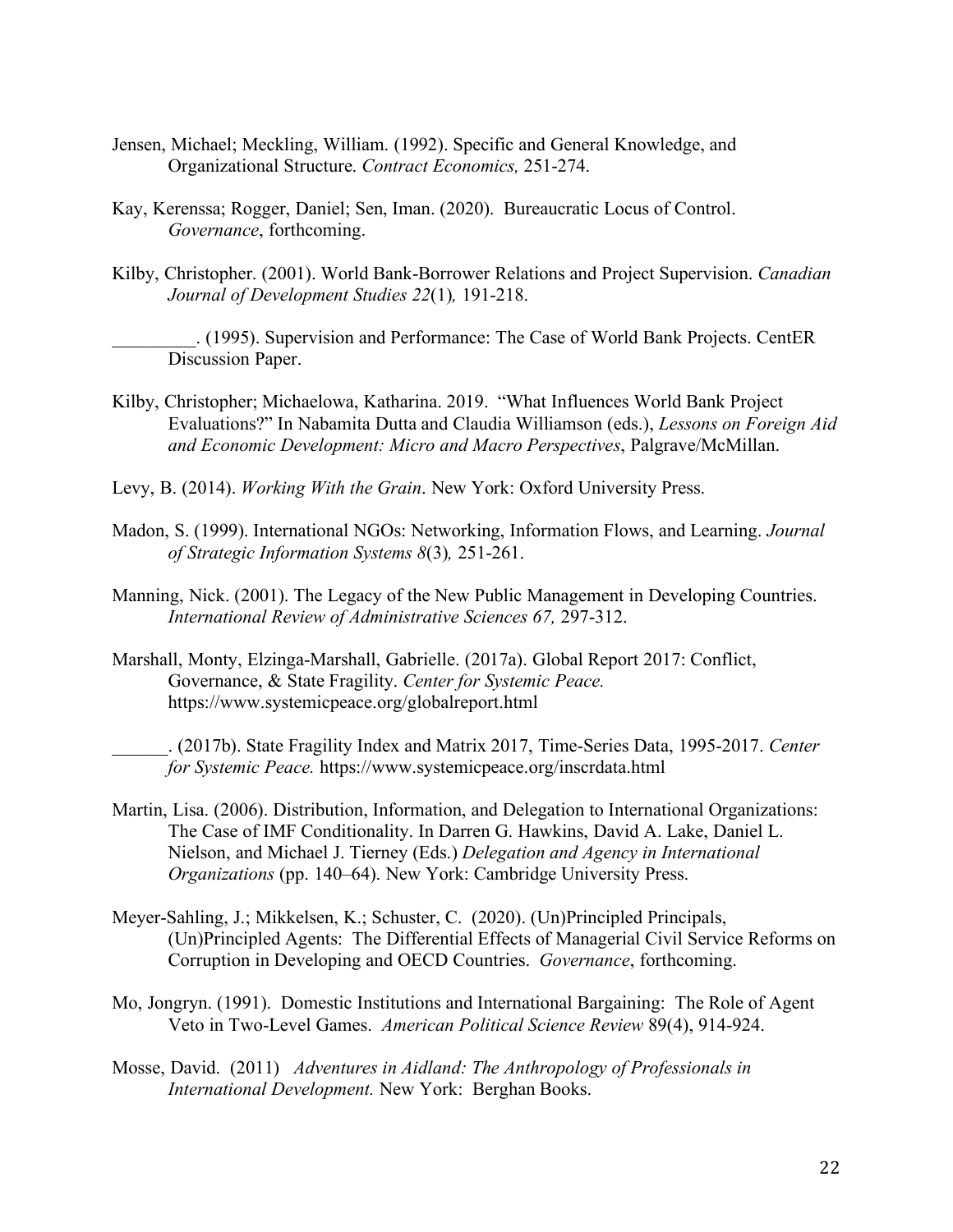- Naim, Moises. (1999). "Fad and Fashion in Economic Reforms: Washington Consensus or WAshingon Confusion?" *Foreign Policy Magazine.* (26 October 1999).
- Nielson et al. (2006). Bridging the Rationalist-Constructivist Divide: Re-Engineering the Culture of the World Bank. *Journal of International Relations and Development 9*(2), 107-139.
- Nielson, Daniel; Tierney, Michael. (2003). Delegation to International Organizations: Agency Theory and World Bank Environmental Reform. *International Organizatio 57*(2)*,* 241- 276.
- OECD. (2005). The Paris Declaration on Aid Effectiveness. *Organization for Economic Cooperation and Development.*
- OECD. (2011). International Engagement in Fragile States: Can't We Do Better?, Conflict and Fragility, OECD Publishing.
- Ribot, Jesse C. (2002). African Decentralization: Local Actors, Powers and Accountability. Paper #8, *UNRISD Programme on Democracy, Governance and Human Rights.*
- Rodrik, Dani. (2006). Goodbye Washington Consensus, Hello Washington Confusion? A Review of the World Bank's "Economic Growth in the 1990s: Learning from a Decade of Reform." *Journal of Economic Literature 44*(4)*,* 973-987.
- Rodrik, Dani. (2008). Second-Best Institutions. *American Economic Review 98*(2)*,* 100-104.
- Smalhout, James. (1999). "High-wire Act that Changed the Bank." *Euromoney. (*01 September 1999).
- Stein, JC. (2002). Information production and capital allocation: Decentralized versus hierarchical firms. *The Journal of Finance 57*(5), 1891-1921.
- Stiglitz, Joseph. (1999). The World Bank at the Millennium. *The Economic Journal 109*(459), 577-597.
- Swedlund, Haley. (2017). *The Development Dance: How Donors and Recipients Negotiate the Delivery of Foreign Aid.* Cornell University Press.
- Tirole, Jean. (1994). The Internal Organization of Government. Oxford Economic Papers *46*(1): 1–29.
- USAID. (2016). *USAID Evaluation and Monitoring Terms Derived from Automated Directives System (ADS) Series 201.*

Von Hippel, E. (1988). *The Sources of Innovation*. Oxford University Press: New York.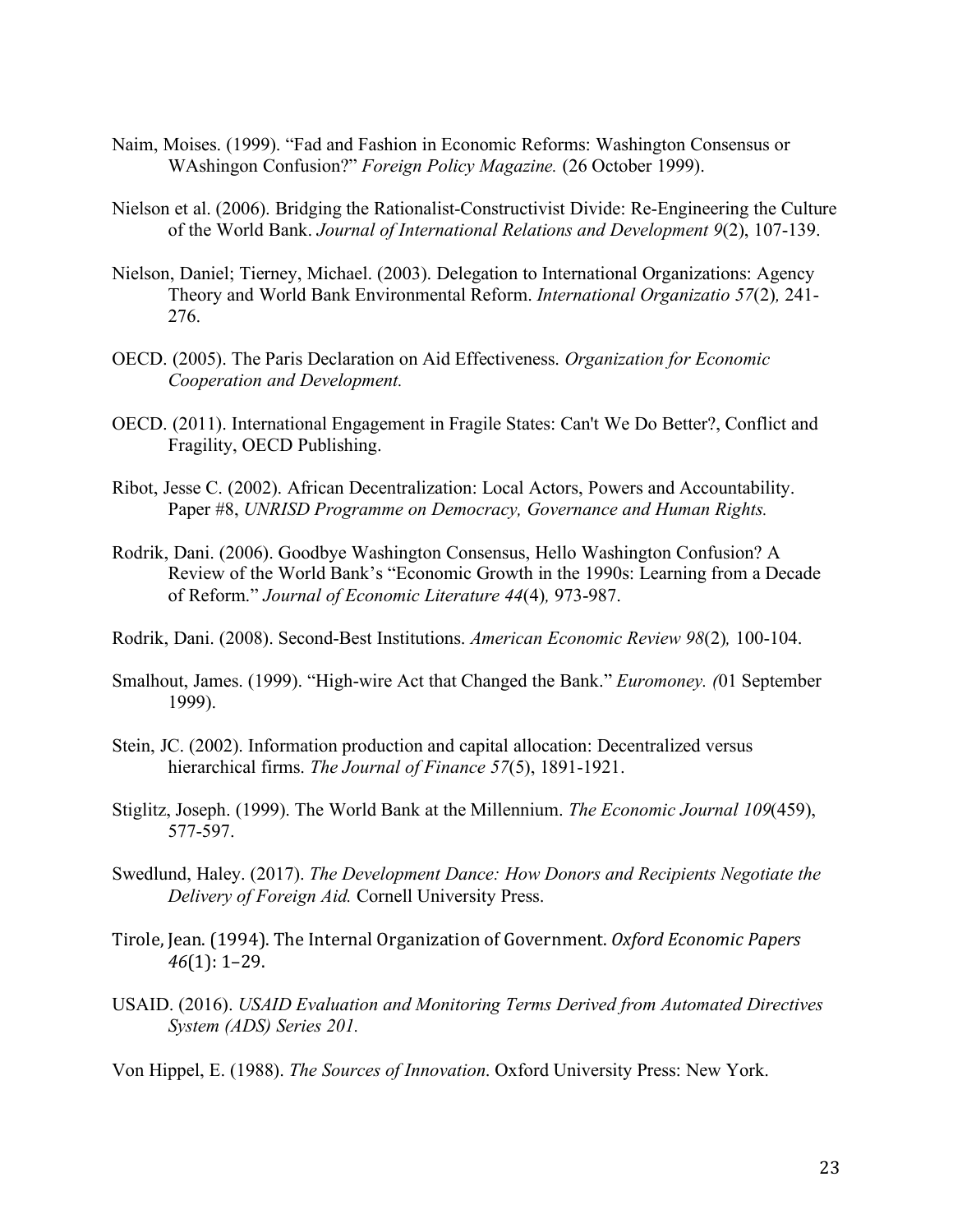Williamson OE. (1985). *The Economic Institutions of Capitalism*. Free Press: New York

- Weaver, Catherine. (2003) *The Hypocrisy of International Organizations: The Rhetoric, Reality, and Reform of the World Bank.* Madison: University of Wisconsin-Madison.
- Weaver, Catherine. (2007). Reforming the World Bank: Promises and Pitfalls. *The Brown Journal of World Affairs 13*(2), 55-66.
- Williams, Martin J.; Yecalo-Tecle, L. (2020). Innovation, Voice, and Hierarchy in the Public Sector: Evidence from Ghana's Civil Service. *Governance*, forthcoming.
- Williamson, John. (1999). What Should the Bank Think about the Washington Consensus? *Background to the World Bank's World Development Report.*
- Winckler, O.; Therkildsen, O. (2007). Harmonization and Alignment: The Double-edge swords of Budget Support and Decentralized Aid Administration. DIIS Working Paper No. 4. Copenhagen: Danish Institute for International Studies.
- Wolfensohn, James. (2006.) *Transcript of oral history interview with James D. Wolfensohn held on June 5 and 4, September 25, and December 3, 2006*. Washington, DC: World Back Group.
- World Bank. (2001a). Design and Management of Technical Assistance in the PREM Portfolio: Stocktaking and Lessons Learned*.* Washington, DC: World Bank Group.
- World Bank. (2001b). Assessment of the Strategic Compact. Washington, DC: World Bank Group.
- World Bank. (2006). *Engaging with Fragile States: An IEG Review of World Bank Support to Low-income Countries Under Stress*. World Bank Publications.
- World Bank. (1993). The World Bank Project Cycle*.* World Bank Information Brief #A.04.4-93. Washington, DC: World Bank Group.
- World Bank Independent Evaluation Group. (2015). World Bank Project Performance Ratings Codebook (September 2015*)*. Washington, DC: World Bank Group.
- Youker, Robert. (1992). Managing the International Project Environment. *International Journal of Project Management 10*(4)*,* 219-226.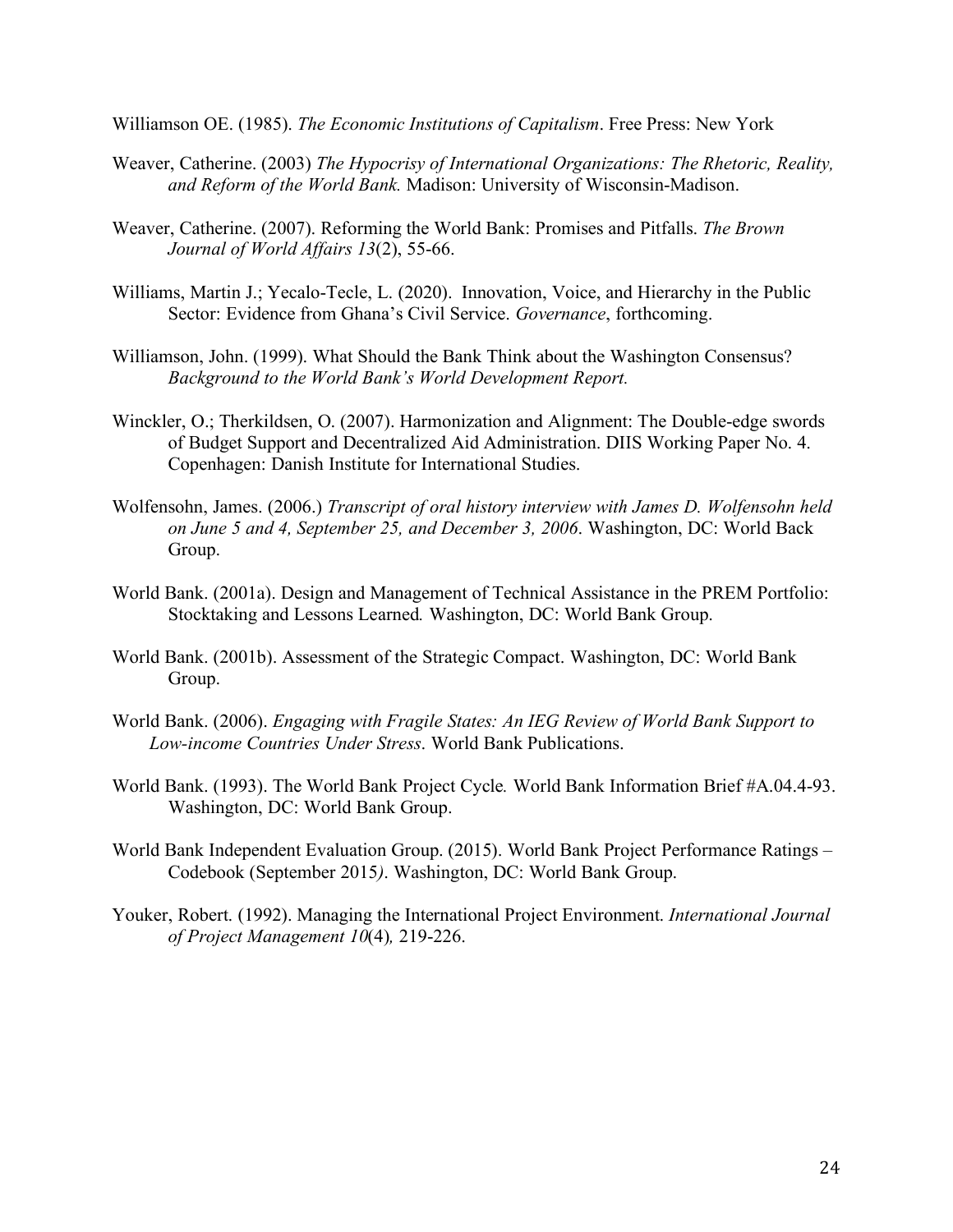#### Appendix I: Robustness Checks (*online only*)

This brief appendix provides the additional tables referred to in the robustness checks. Table A1 fits ordered logit models to the main results in Table 5, which – as noted in the main text – in fact strengthens the results. The interaction between Country Director implementation and the state fragility index and the main effect of Director Implementation presence are now significant at the 99% level. The association of Country Director preparation presence with project success is now significant at the 95% confidence level.

| Project Success (6 point scale); Ordered Logit Models | (1)                    | (2)                    | (3)                    | (4)                    |
|-------------------------------------------------------|------------------------|------------------------|------------------------|------------------------|
| Country Director Implementation Presence              | 0.418<br>(1.143)       | $-6.740***$<br>(2.018) |                        |                        |
| Country Director Implementation*SFI                   |                        | $0.746***$<br>(0.168)  |                        |                        |
| Country Director Preparation Presence                 |                        |                        | $0.631**$<br>(0.315)   | 0.418<br>(0.786)       |
| Country Director Prep*SFI                             |                        |                        |                        | 0.0203<br>(0.0646)     |
| State Fragility Index                                 | $-0.162$<br>(0.134)    | $-0.454***$<br>(0.150) | 0.0505<br>(0.0642)     | 0.0452<br>(0.0675)     |
| Project Size (Logged Net Commitment Millions)         | $0.227***$<br>(0.0715) | $0.250***$<br>(0.0724) | $0.284***$<br>(0.0430) | $0.285***$<br>(0.0435) |
| Individual Staff Member FEs                           | Y                      | Y                      | Y                      | Y                      |
| Recipient Country FEs                                 | Y                      | Y                      | Y                      | Y                      |
| Sector FEs                                            | Y                      | Y                      | Y                      | Y                      |
| Year FEs                                              | Y                      | Y                      | Y                      | Y                      |
| Observations                                          | 846                    | 846                    | 1800                   | 1800                   |

Standard errors in parentheses

 $*$   $p < 0.10, **$   $p < 0.05,***$   $p < 0.01$ 

Table A1: Country Directors and State Fragility in the Post-Compact Era (Table 5), Ordered Logit Models